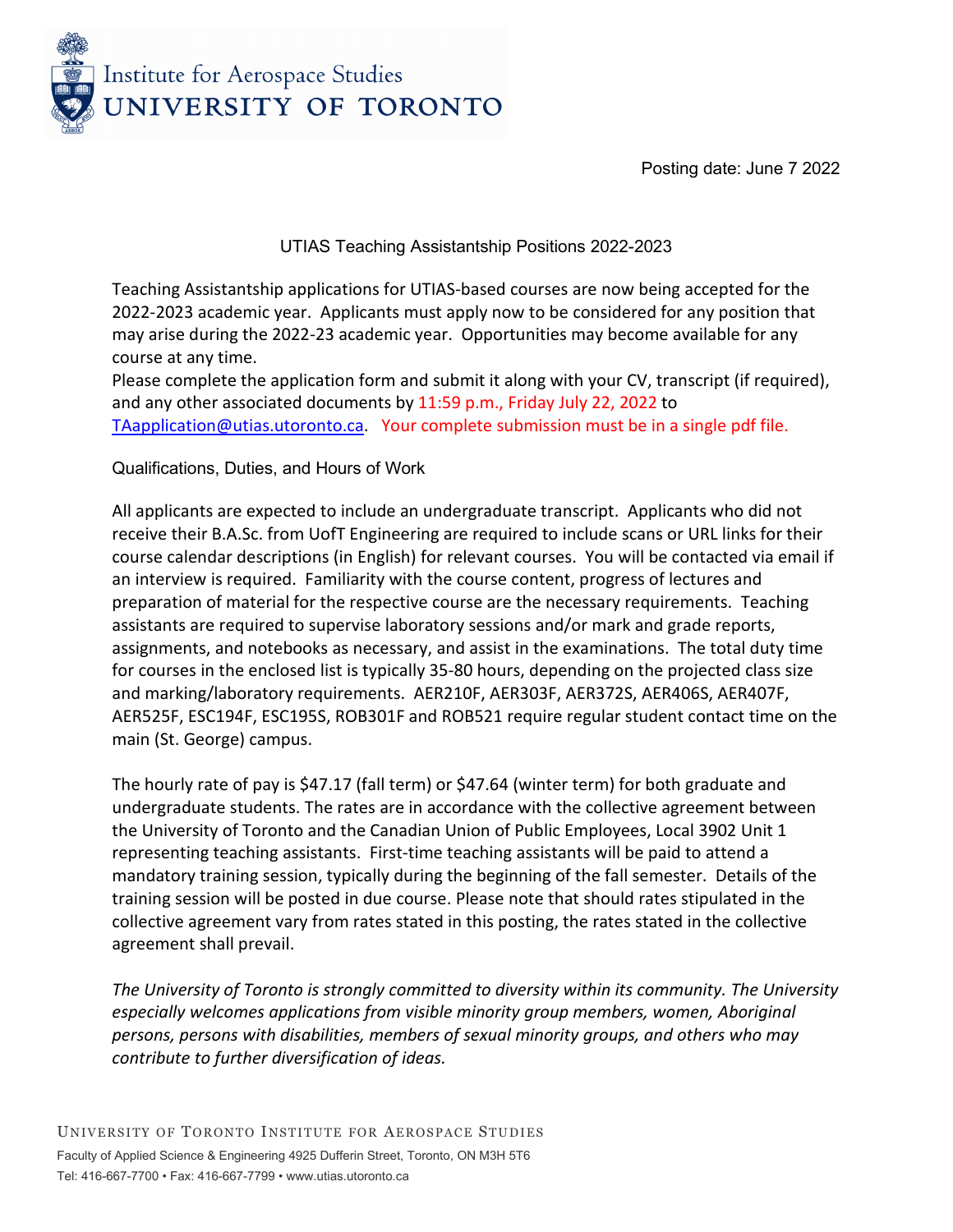

| <b>Course</b>   | <b>Course Title</b>                                    | Instructor     | <b>Enrolment</b> | Number &         | <b>Term of</b> |
|-----------------|--------------------------------------------------------|----------------|------------------|------------------|----------------|
| <b>Number</b>   |                                                        |                | <b>Estimate</b>  | Type of          | Appointment    |
|                 |                                                        |                |                  | <b>Positions</b> |                |
|                 |                                                        | P.C. Stangeby/ |                  |                  |                |
| <b>ESC194F</b>  | Calculus I                                             | J.W. Davis     | 300              | 6 tutorial       | September      |
|                 | <b>Partial Differential</b>                            |                |                  |                  |                |
| ESC384F         | Equations                                              | M. Yano        | 80               | 2 marking        | September      |
|                 | <b>Vector Calculus &amp; Fluid</b>                     |                |                  | 6 tutorial &     |                |
| AER210F         | Mechanics                                              | A. Ekmekci     | 200              | 4 lab            | September      |
|                 |                                                        |                |                  |                  |                |
| AER301F         | Dynamics                                               | G. D'Eleuterio | 80               | 2 marking        | September      |
|                 |                                                        |                |                  |                  |                |
| AER303F         | Aerospace Laboratory I                                 | P. Lavoie      | 30               | 2 lab            | September      |
|                 | Introduction to Space                                  |                |                  |                  |                |
| AER306F         | Flight                                                 | C.J Damaren    | 30               | 1 marking        | September      |
|                 |                                                        |                |                  |                  |                |
| AER307F         | Aerodynamics                                           | P. Lavoie      | 40               | 1 marking        | September      |
| AER407F         | Space Systems Design                                   | C.J. Damaren   | 20               | 3 lab            | September      |
|                 | <b>Advanced Mechanics of</b>                           |                |                  |                  |                |
| AER501F         | <b>Structures</b>                                      | P.B. Nair      | 30               | 1 marking        | September      |
|                 | Spacecraft Dynamics and                                |                |                  |                  |                |
| AER506F         | Control                                                | M.R. Emami     | 20               | 1 marking        | September      |
|                 | <b>Introduction to Fusion</b>                          |                |                  |                  |                |
| AER507F         | Energy                                                 | J.W. Davis     | 20               | 1 marking        | September      |
|                 |                                                        |                |                  |                  |                |
| AER515F         | <b>Combustion Processes</b>                            | O.L. Gulder    | 20               | 1 marking        | September      |
|                 |                                                        |                |                  | 1 marking &      |                |
| AER525F         | Robotics                                               | M.R. Emami     | 50               | 1 lab            | September      |
|                 |                                                        |                |                  | 1 marking &      |                |
| <b>ROB301F</b>  | <b>Introduction to Robotics</b>                        | G. D'Eleuterio | 50               | 4 lab            | September      |
|                 |                                                        |                |                  |                  |                |
| ROB310F         | <b>Mathematics for Robotics</b><br>Computer Vision for | S.L. Waslander | 80               | 1 marking        | September      |
| <b>ROB501F</b>  | Robotics                                               | J. Kelly       | 50               | 1 marking        | September      |
|                 |                                                        |                |                  |                  |                |
| AER1202F        | <b>Advanced Flight Dynamics</b>                        | H.T. Liu       | 20               | 1 marking        | September      |
|                 | Fundamentals of                                        |                |                  |                  |                |
| AER1304F        | Combustion                                             | O.L. Gulder    | 15               | 1 marking        | September      |
|                 |                                                        |                |                  |                  |                |
| <b>AER1216F</b> | <b>Fundamentals of UAVs</b>                            | H.T. Liu       | 30               | 2 marking        | September      |
|                 |                                                        |                |                  |                  |                |
| <b>AER1316F</b> | <b>Fundamentals of CFD</b>                             | D.W. Zingg     | 20               | 1 marking        | September      |

UNIVERSITY OF TORONTO INSTITUTE FOR AEROSPACE STUDIES

Faculty of Applied Science & Engineering 4925 Dufferin Street, Toronto, ON M3H 5T6 Tel: 416-667-7700 • Fax: 416-667-7799 • www.utias.utoronto.ca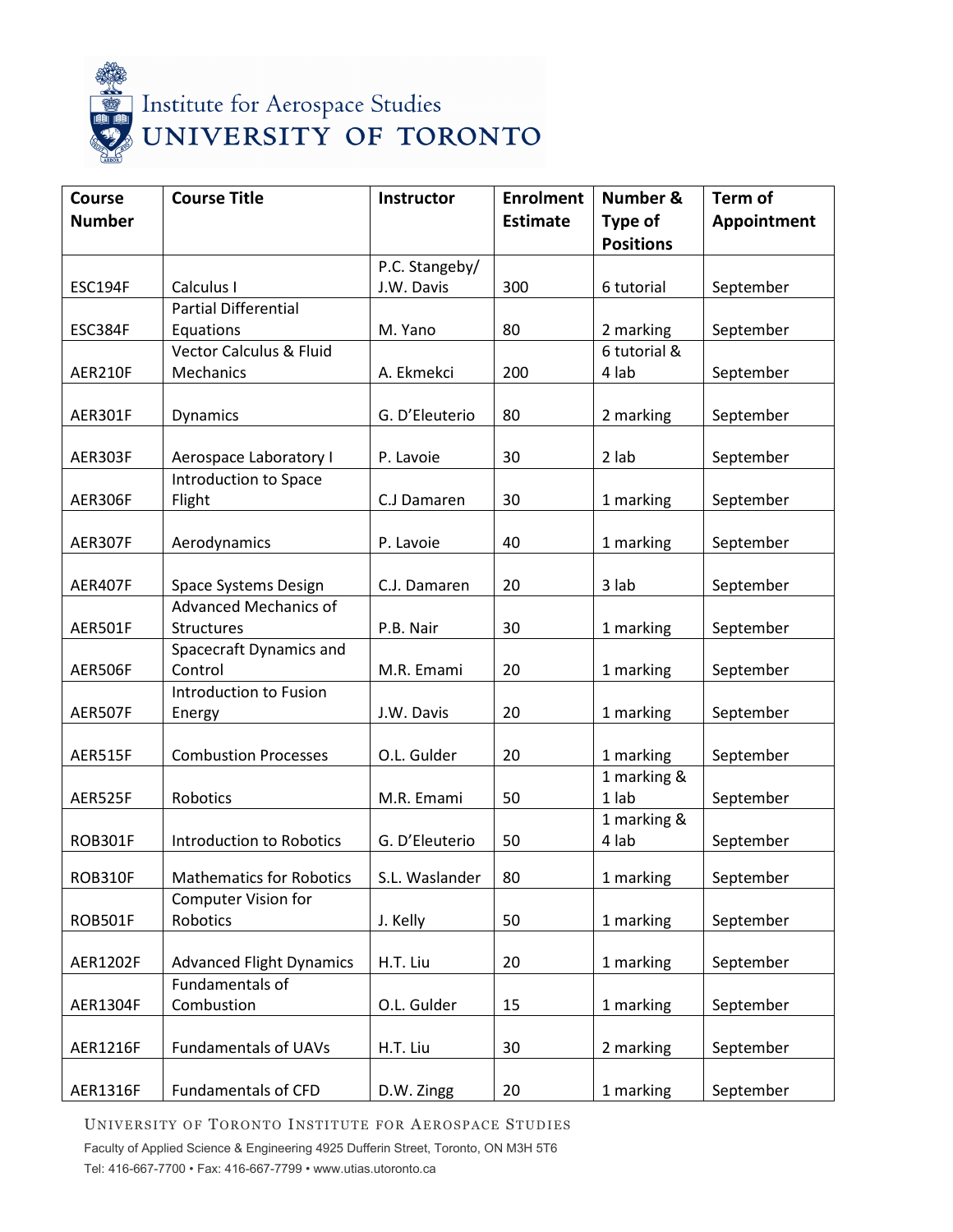|                 | <b>Advanced Aerospace</b>                  |                |     |             |           |
|-----------------|--------------------------------------------|----------------|-----|-------------|-----------|
| AER1403F        | Structures                                 | C.A. Steeves   | 15  | 1 marking   | September |
|                 | <b>State Estimation for</b>                |                |     |             |           |
| <b>AER1513F</b> | Aerospace Vehicles                         | T.D. Barfoot   | 40  | 1 marking   | September |
|                 |                                            |                |     |             |           |
| <b>AER1515F</b> | <b>Perception for Robotics</b>             | S.L. Waslander | 40  | 1 marking   | September |
|                 |                                            |                |     |             |           |
| <b>ESC195S</b>  | Calculus II                                | J.W. Davis     | 250 | 6 tutorial  | January   |
|                 |                                            |                |     |             |           |
| <b>AER302S</b>  | Aircraft Flight                            | D.W. Zingg     | 30  | 1 marking   | January   |
|                 |                                            |                |     |             |           |
| <b>AER304S</b>  | Aerospace Laboratory II                    | C.A. Steeves   | 30  | 2 lab       | January   |
|                 |                                            |                |     |             |           |
| <b>AER310S</b>  | <b>Gas Dynamics</b>                        | C.P.T. Groth   | 30  | 1 marking   | January   |
|                 |                                            |                |     |             |           |
| <b>AER336S</b>  | <b>Scientific Computing</b>                | M. Yano        | 40  | 1 marking   | January   |
|                 |                                            |                |     | 2 marking & |           |
| <b>AER372S</b>  | Control Systems<br>Mechanics of Solids and | M.R. Emami     | 80  | $1$ lab     | January   |
|                 |                                            |                |     |             |           |
| <b>AER373S</b>  | Structures                                 | C.A. Steeves   | 30  | 1 marking   | January   |
|                 |                                            |                |     |             |           |
| <b>AER406S</b>  | Aircraft Design                            | P.R. Grant     | 20  | 3 lab       | January   |
|                 |                                            |                | 15  |             |           |
| <b>AER503S</b>  | Aeroelasticity                             | P.R. Grant     |     | 1 marking   | January   |
| <b>AER510S</b>  | Aerospace Propulsion                       | S. Chaudhuri   | 30  | 1 marking   | January   |
|                 |                                            |                |     |             |           |
| <b>ROB311S</b>  | Artificial Intelligence                    | <b>TBD</b>     | 70  | 1 marking   | January   |
|                 | Introduction to Learning                   |                |     |             |           |
| <b>ROB313S</b>  | from Data                                  | <b>TBD</b>     | 50  | 1 marking   | January   |
|                 |                                            |                |     |             |           |
| <b>ROB498S</b>  | Robotics Capstone Design                   | J. Kelly       | 50  | 4 lab       | January   |
|                 | Mobile Robotics &                          |                |     | 1 marking & |           |
| <b>ROB521S</b>  | Perception                                 | T.D. Barfoot   | 80  | 2 lab       | January   |
|                 |                                            |                |     |             |           |
| AER1217S        | Design of UAVs                             | H. Liu         | 30  | 1 marking   | January   |
|                 |                                            |                |     |             |           |
| AER1303S        | <b>Advanced Fluid Mechanics</b>            | A. Ekmekci     | 15  | 1 marking   | January   |
|                 |                                            |                |     |             |           |
| AER1410S        | <b>Topology Optimization</b>               | C.S. Steeves   | 20  | 1 marking   | January   |
|                 | Computational                              |                |     |             |           |
| AER1415S        | Optimization                               | P.B. Nair      | 20  | 1 marking   | January   |
|                 |                                            |                |     |             |           |
| AER1516S        | <b>Motion Planning</b>                     | J.S. Kelly     | 50  | 1 marking   | January   |
|                 |                                            |                |     |             |           |
| AER1517S        | <b>Control for Robotics</b>                | A.P. Schoellig | 50  | 1 marking   | January   |
|                 |                                            |                |     |             |           |
| AER1604         | Air Accident Investigation                 | E. Tasker      | 30  | 1 marking   | January   |
|                 |                                            |                |     |             |           |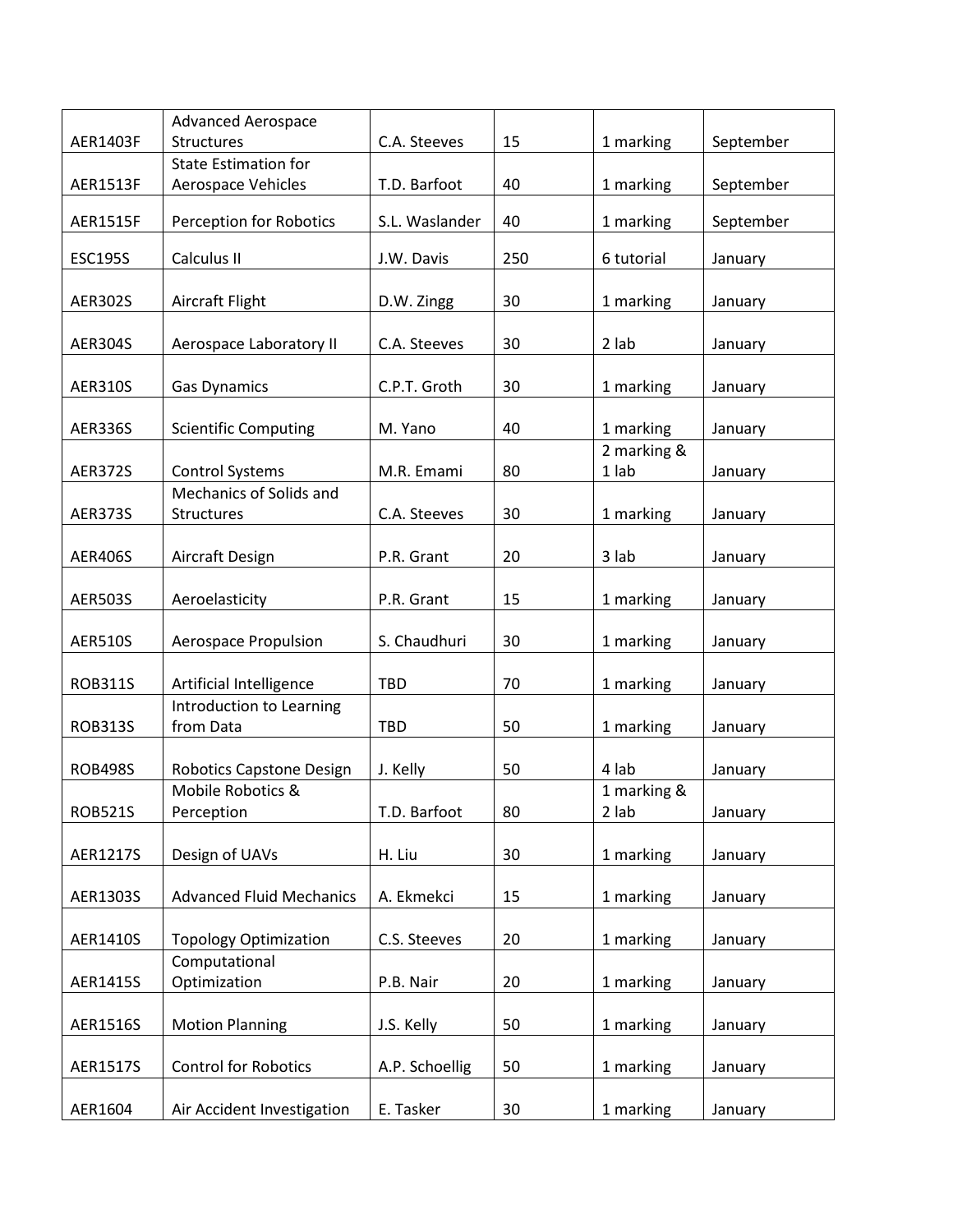- NOTE 1. The positions posted above are tentative, pending final course determinations, enrolments, and subsequent appointments.
	- 2. The above positions are posted in accordance with the CUPE 3902 Collective Agreement.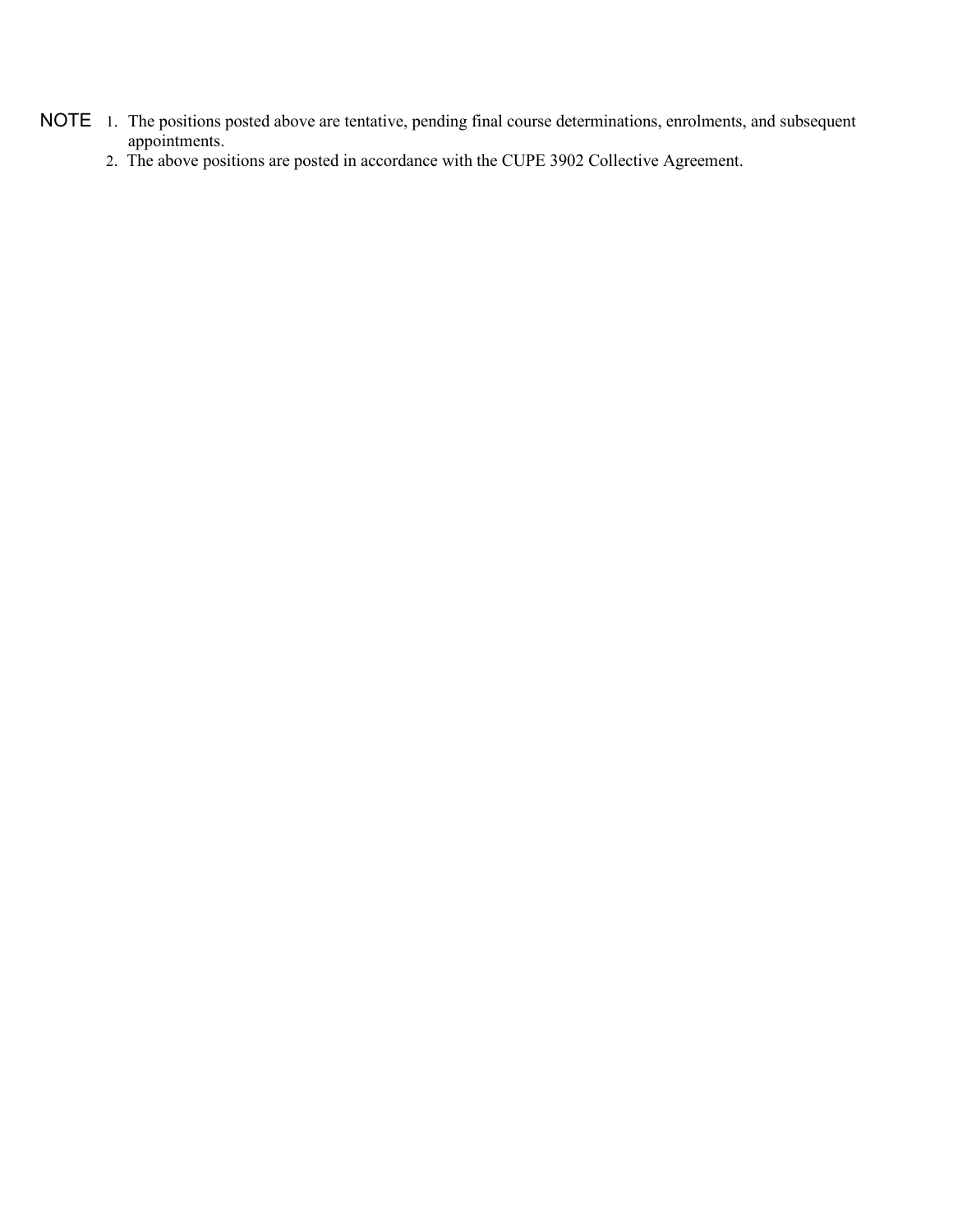# **Undergraduate Aerospace, Engineering Science and Robotics Course Descriptions for 2022-23 TA Positions**

### **AER210H1 - Vector Calculus & Fluid Mechanics**

**Credit Value:** 0.50 **Hours:** 38.4L/25.6T/6.4P

The first part of this course covers multiple integrals and vector calculus. Topics covered include: double and triple integrals, derivatives of definite integrals, surface area, cylindrical and spherical coordinates, general coordinate transformations (Jacobians), Taylor series in two variables, line and surface integrals, parametric surfaces, Green's theorem, the divergence and gradient theorems, Stokes's theorem. The second part of the course provides a general introduction to the principles of continuum fluid mechanics. The basic conservation laws are derived in both differential and integral form, and the link between the two is demonstrated. Applications covered include hydrostatics, incompressible and compressible frictionless flow, the speed of sound, the momentum theorem, viscous flows, and selected examples of real fluid flows.

**Prerequisite:** [MAT195H1](https://engineering.calendar.utoronto.ca/course/MAT195H1) **Corequisite:** [MAT292H1](https://engineering.calendar.utoronto.ca/course/MAT292H1) **Exclusion:** [CHE211H1,](https://engineering.calendar.utoronto.ca/course/CHE211H1) [CHE221H1,](https://engineering.calendar.utoronto.ca/course/CHE221H1) [CME261H1,](https://engineering.calendar.utoronto.ca/course/CME261H1) [CME270H1,](https://engineering.calendar.utoronto.ca/course/CME270H1) [MAT291H1](https://engineering.calendar.utoronto.ca/course/MAT291H1) or [MIE312H1](https://engineering.calendar.utoronto.ca/course/MIE312H1) **Recommended Preparation:** [PHY180H1](https://engineering.calendar.utoronto.ca/course/PHY180H1) **Total AUs:** 54.40 **Program Tags:**

• [AEESCBASE: Fall Session -](https://engineering.calendar.utoronto.ca/undergraduate-program-engineering-science-aeescbase) Year 2

#### **AER301H1 - Dynamics**

**Credit Value:** 0.50 **Hours:** 38.4L/12.8T

Reference frames in relative translation and rotation, vector and matrix formulations. Dynamics of a single particle and of systems of particles. Lagrange's equations. D'Alembert's and Hamilton's principle. Orbital dynamics. Rigid body kinematics and dynamics, Lagrangian approach to vibrations of complex systems. Model analysis. Primary Reference: class notes. Reference Books: Greenwood, Principles of Dynamics; Goldstein, Classical Mechanics.

**Prerequisite:** [AER210H1,](https://engineering.calendar.utoronto.ca/course/AER210H1) [MAT185H1](https://engineering.calendar.utoronto.ca/course/MAT185H1) and [PHY180H1](https://engineering.calendar.utoronto.ca/course/PHY180H1) **Exclusion:** [MIE301H1](https://engineering.calendar.utoronto.ca/course/MIE301H1) **Total AUs:** 44.80 **Program Tags:**

- [AEESCBASEA: Fall Session –](https://engineering.calendar.utoronto.ca/aerospace-engineering-aeescbasea) Year 3
- [AEESCBASEZ: Fall Session –](https://engineering.calendar.utoronto.ca/robotics-engineering-aeescbasez) Year 3
- **[AEMINRAM: Introductory Courses](https://engineering.calendar.utoronto.ca/minor-robotics-and-mechatronics-aeminram)**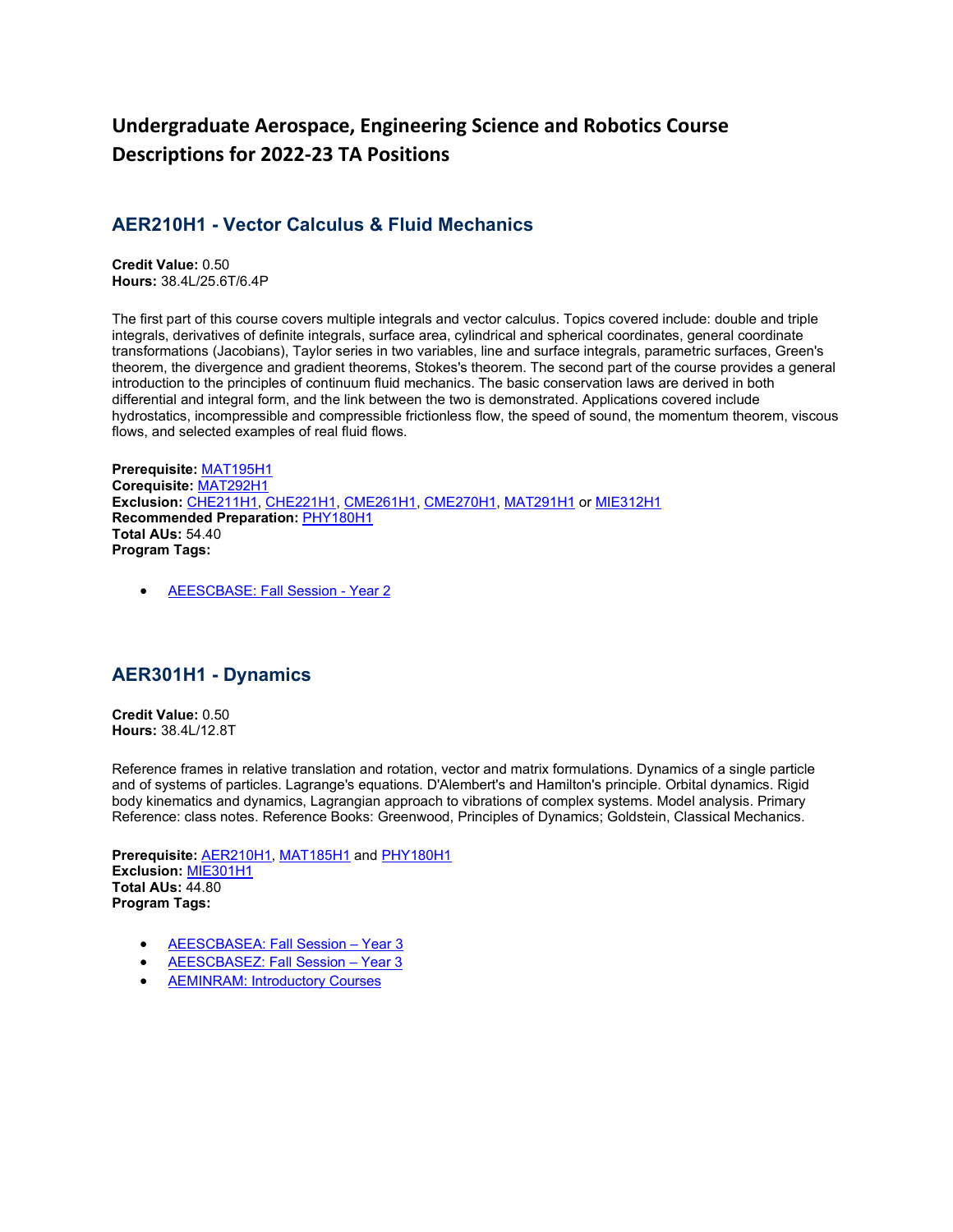## **AER302H1 - Aircraft Flight**

**Credit Value:** 0.50 **Hours:** 38.4L/12.8T

Basics of aircraft performance with an introduction to static stability and control. Topics covered include: Equations of Motion; Characteristics of the Atmosphere; Airspeed Measurement; Drag (induced drag, total airplane drag); Thurst and Power (piston engine characteristics, gas turbine performance); Climb (range payload); Tunrs; Pull-up; Takeoff; Landing (airborne distance, ground roll); Flight envelope (maneuvering envelope, gust load factors); Longitudinal and lateral static stability and control; Introduction to dynamic stability.

**Prerequisite:** [AER307H1](https://engineering.calendar.utoronto.ca/course/AER307H1) and [AER301H1](https://engineering.calendar.utoronto.ca/course/AER301H1) **Total AUs:** 44.80 **Program Tags:**

- **AEESCBASEA: Winter Session Year 3**
- [AEESCBASEZ: TECHNICAL ELECTIVES](https://engineering.calendar.utoronto.ca/robotics-engineering-aeescbasez)

### **AER303H1 - Aerospace Laboratory I**

**Credit Value:** 0.15 **Hours:** 12.8P

Students will perform a number of experiments in the subject areas associated with the Aerospace Option curriculum, and prepare formal laboratory reports.

**Corequisite:** [AER307H1](https://engineering.calendar.utoronto.ca/course/AER307H1) **Total AUs:** 6.40 **Program Tags:**

• [AEESCBASEA: Fall Session –](https://engineering.calendar.utoronto.ca/aerospace-engineering-aeescbasea) Year 3

### **AER304H1 - Aerospace Laboratory II**

**Credit Value:** 0.15 **Hours:** 12.8P

Students will perform a number of experiments in the subject areas associated with the Aerospace Option curriculum, and prepare formal laboratory reports.

**Corequisite:** [AER373H1](https://engineering.calendar.utoronto.ca/course/AER373H1) **Total AUs:** 6.40 **Program Tags:**

• [AEESCBASEA: Winter Session –](https://engineering.calendar.utoronto.ca/aerospace-engineering-aeescbasea) Year 3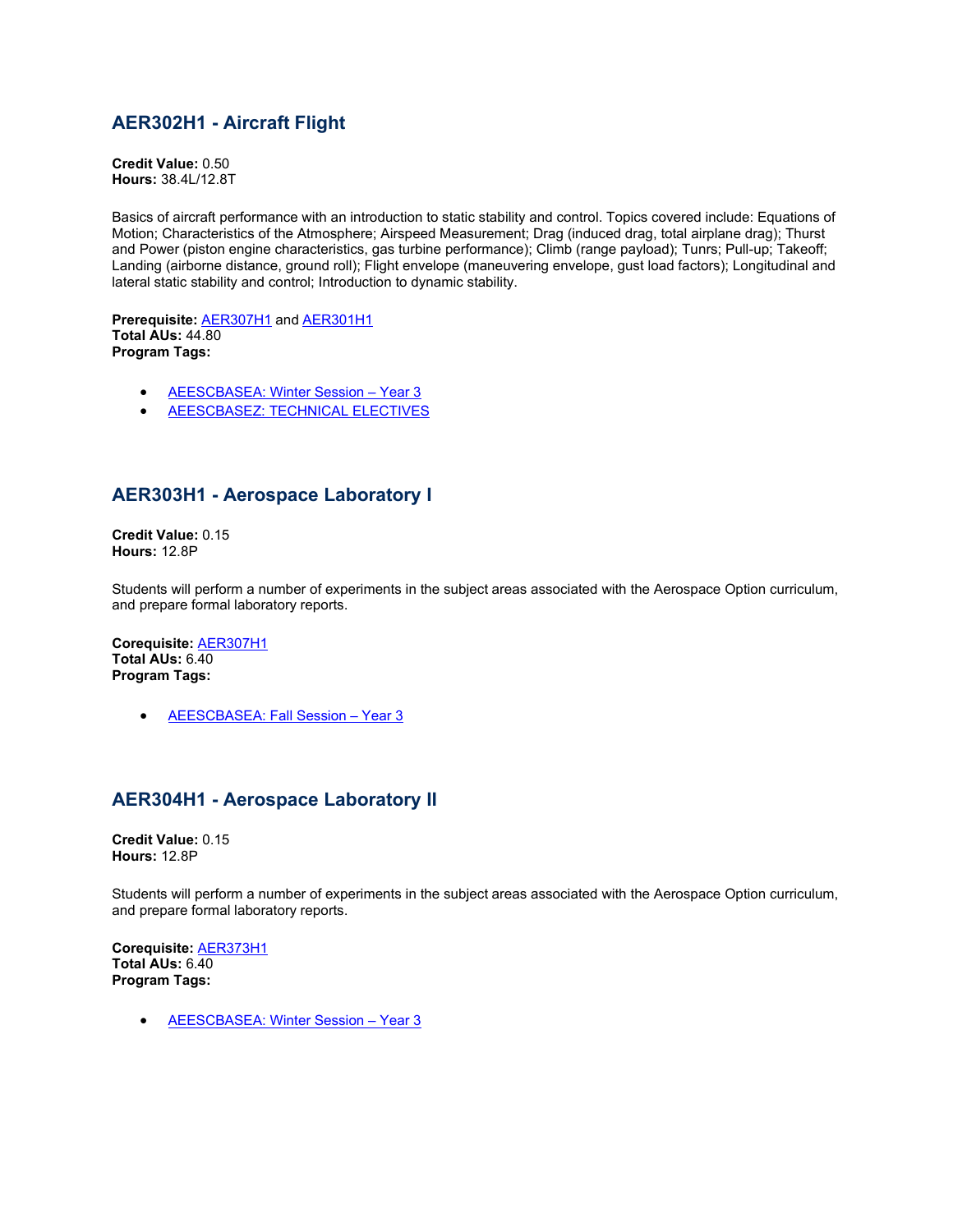### **AER306H1 – Introduction to Space Flight**

**Credit Value:** 0.50 **Hours:** 38.4L/12.8T

An introduction to the space environment and its impact on space vehicles, orbits and mission analysis, space system payloads, spacecraft power systems, attitude control sensors, and actuators, thermal analysis and design, propulsion, space communications systems including antennas and link budgets, command and data handling, structures, mechanisms, and mass properties.

**Corequisite:** [AER301H1](https://engineering.calendar.utoronto.ca/course/AER210H1) **Total AUs:** 44.80 **Program Tags:**

• [AEESCBASEA: Fall Session –](https://engineering.calendar.utoronto.ca/aerospace-engineering-aeescbasea) Year 3

### **AER307H1 - Aerodynamics**

**Credit Value:** 0.50 **Hours:** 38.4L/12.8T

Review of fundamentals of fluid dynamics, potential-flow, Euler, and Navier-Stokes equations; incompressible flow over airfoils, incompressible flow over finite wings; compressibility effects; subsonic compressible flow over airfoils; supersonic flow; viscous flow; laminar layers and turbulent boundary layers and unsteady aerodynamics. Textbook: Anderson, J.D., Fundamentals of Aerodynamics, 3rd Edition, McGraw Hill, 2001.

**Prerequisite:** [AER210H1](https://engineering.calendar.utoronto.ca/course/AER210H1) or [MIE312H1](https://engineering.calendar.utoronto.ca/course/MIE312H1) **Total AUs:** 44.80 **Program Tags:**

- [AEESCBASEA: Fall Session –](https://engineering.calendar.utoronto.ca/aerospace-engineering-aeescbasea) Year 3
- [AEESCBASEZ: TECHNICAL ELECTIVES](https://engineering.calendar.utoronto.ca/robotics-engineering-aeescbasez)
- [AEMECBASC: Fall Session -](https://engineering.calendar.utoronto.ca/mechanical-engineering-aemecbasc) Year 4

#### **AER310H1 - Gasdynamics**

**Credit Value:** 0.50 **Hours:** 38.4L/12.8T

Basic introduction to compressible gasdynamics. Includes some fundamental thermodynamics, thermal and caloric equations of state, derivation of Euler's equations by control volume approach. Also, includes the theory of steady flows in ducts with area changes, adiabatic frictional flows, duct flows with heat transfer, normal and oblique shock waves, Prandtl-Meyer expansion wave, moving shock and rarefaction waves, shock tubes, and wind tunnels. The lectures are supplemented by problem sets. Reference book: Anderson, J.D., Modern Compressible Flow with Historical Perspective.

**Prerequisite:** [AER307H1](https://engineering.calendar.utoronto.ca/course/AER307H1) **Total AUs:** 44.80 **Program Tags:**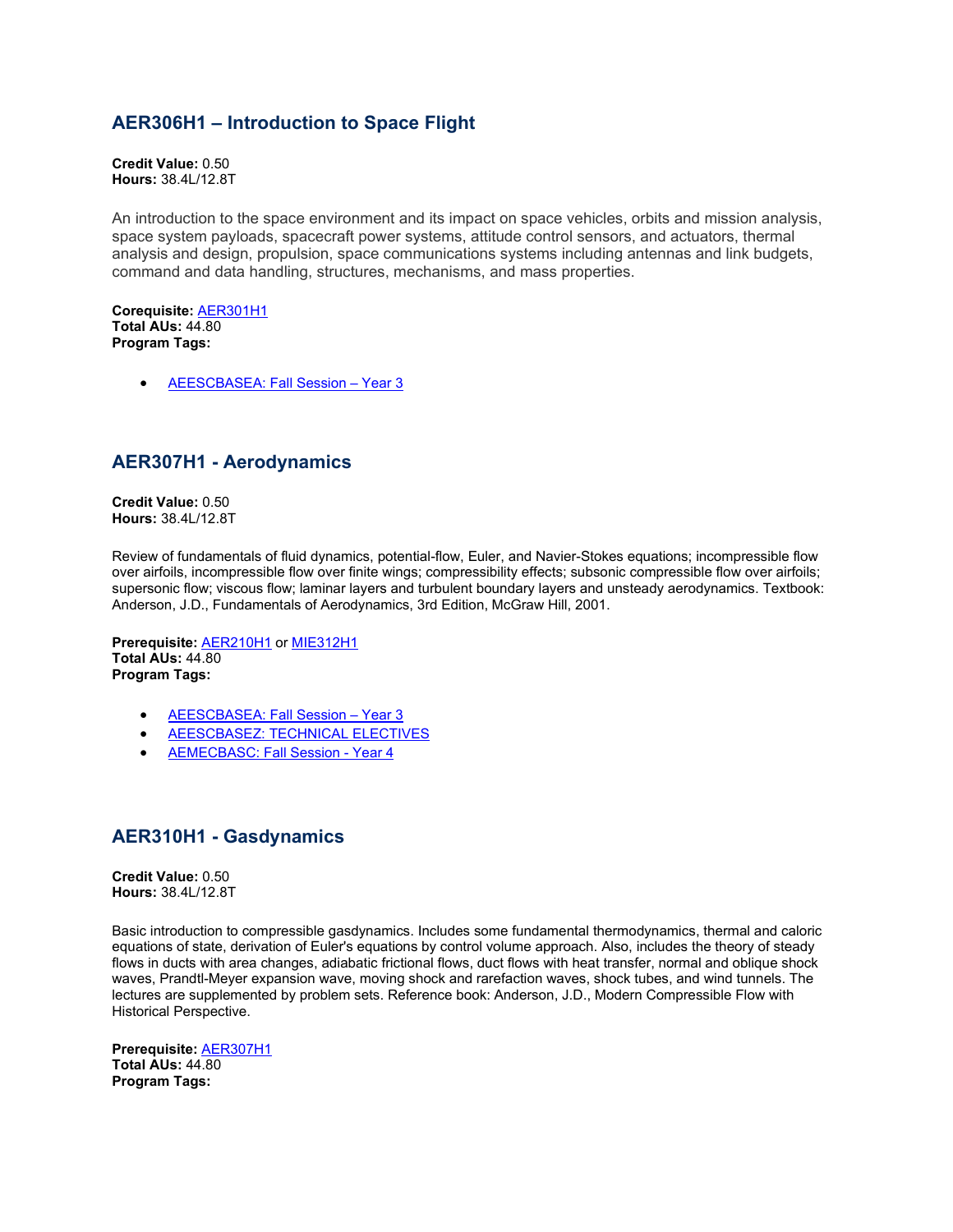• [AEESCBASEA: Winter Session –](https://engineering.calendar.utoronto.ca/aerospace-engineering-aeescbasea) Year 3

#### **AER336H1 - Scientific Computing**

**Credit Value:** 0.50 **Hours:** 38.4L/12.8T

Introduces numerical methods for scientific computation which are relevant to the solution of a wide range of engineering problems. Topics addressed include interpolation, integration, linear systems, least-squares fitting, nonlinear equations and optimization, initial value problems, and partial differential equations. The assignments require programming of numerical algorithms.

**Prerequisite:** [ESC103H1](https://engineering.calendar.utoronto.ca/course/ESC103H1) and [MAT185H1](https://engineering.calendar.utoronto.ca/course/MAT185H1) **Total AUs:** 44.80 **Program Tags:**

- [AEESCBASEA: Winter Session –](https://engineering.calendar.utoronto.ca/aerospace-engineering-aeescbasea) Year 3
- [AEESCBASEF: Electives –](https://engineering.calendar.utoronto.ca/engineering-mathematics-statistics-finance-aeescbasef) Winter Term
- [AEESCBASEL: Technical Electives](https://engineering.calendar.utoronto.ca/machine-intelligence-aeescbasel)
- [AEESCBASER: Technical Electives](https://engineering.calendar.utoronto.ca/electrical-and-computer-engineering-aeescbaser)
- **[AEESCBASEZ: TECHNICAL ELECTIVES](https://engineering.calendar.utoronto.ca/robotics-engineering-aeescbasez)**
- [AEMINAIEN: As needed to bring credit weight to 3.0:](https://engineering.calendar.utoronto.ca/minor-artificial-intelligence-engineering-aeminaien)

#### **AER372H1 - Control Systems**

**Credit Value:** 0.50 **Hours:** 38.4L/12.8T/19.2P

An introduction to dynamic systems and control. Models of physical systems. Stability and feedback control theory. Analysis and synthesis of linear feedback systems by "classical" and state space techniques. Introduction to nonlinear and optimal control systems. Digital computer control. Multivariable feedback system design.

**Prerequisite:** [MAT185H1](https://engineering.calendar.utoronto.ca/course/MAT185H1) and [MAT292H1](https://engineering.calendar.utoronto.ca/course/MAT292H1) **Exclusion:** [CHE322H1,](https://engineering.calendar.utoronto.ca/course/CHE322H1) [ECE356H1](https://engineering.calendar.utoronto.ca/course/ECE356H1) or [MIE404H1](https://engineering.calendar.utoronto.ca/course/MIE404H1) **Total AUs:** 54.40 **Program Tags:**

- [AEESCBASEA: Winter Session –](https://engineering.calendar.utoronto.ca/aerospace-engineering-aeescbasea) Year 3
- [AEESCBASEZ: Winter Session –](https://engineering.calendar.utoronto.ca/robotics-engineering-aeescbasez) Year 3

#### **AER373H1 - Mechanics of Solids and Structures**

**Credit Value:** 0.50 **Hours:** 38.4L/12.8T

An Introduction to Solid and Structural Mechanics. Continuum Mechanics: Stress, strain and constitutive relations for continuous systems, Equilibrium equations, Force and Flexibility methods, Introduction to Cartesian Tensors.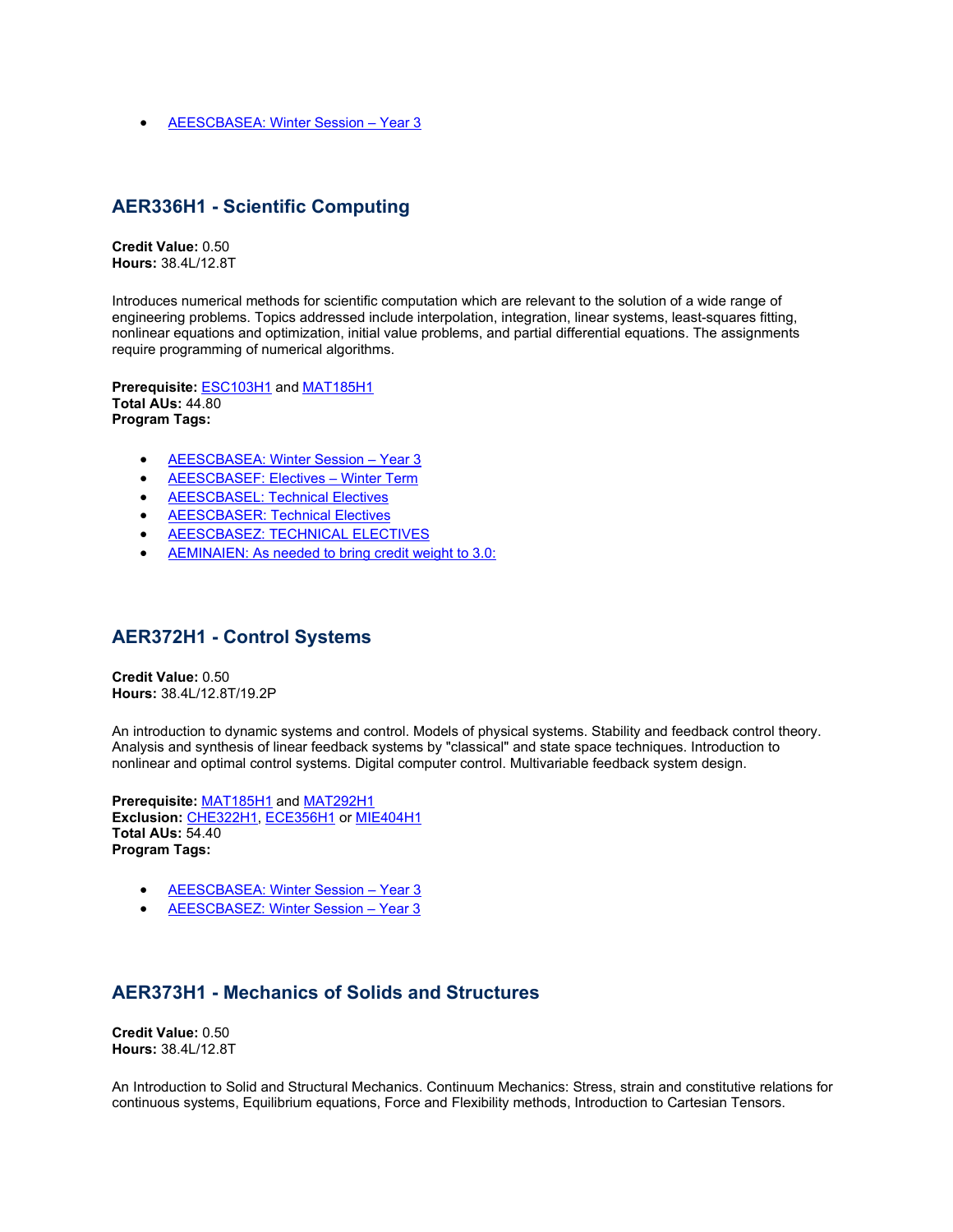Variational Principles: Virtual Work, Complementary Virtual Work, Strain Energy and Work, Principle of Stationary Value of the Total Potential Energy, Complementary Potential Energy, Reissner's Principle, Calculus of Variations, Hamilton's Principle. Beam and Plate theory. Dynamics of discrete and continuous systems.

**Prerequisite:** [CIV102H1](https://engineering.calendar.utoronto.ca/course/CIV102H1) **Total AUs:** 44.80 **Program Tags:**

- [AEESCBASEA: Winter Session –](https://engineering.calendar.utoronto.ca/aerospace-engineering-aeescbasea) Year 3
- [AEESCBASEI: Winter Session -](https://engineering.calendar.utoronto.ca/infrastructure-engineering-aeescbasei) Year 3

## **AER406H1 - Aircraft Design**

**Credit Value:** 0.50 **Hours:** 38.4T

Teams of 3 or 4 students design, build, and fly a remotely piloted aircraft. The aircraft is designed and built to maximize a flight score, which is a complex function of many factors - payload fraction, payload type, flight time, takeoff distance, etc. Teams are provided with identical motors, batteries, radio equipment, and flight instrumentation. Weekly sessions consist of a combination of lectures and one-on-one meetings with the tutors and professor to discuss each teams' progress. Evaluations are based on the weekly reports, preliminary and final design presentations and reports, an as-built report, and measured flight performance.

**Prerequisite:** [AER302H1,](https://engineering.calendar.utoronto.ca/course/AER302H1) [AER307H1](https://engineering.calendar.utoronto.ca/course/AER307H1) and [AER373H1](https://engineering.calendar.utoronto.ca/course/AER373H1) **Total AUs:** 51.28 **Program Tags:**

• [AEESCBASEA: Winter Session –](https://engineering.calendar.utoronto.ca/aerospace-engineering-aeescbasea) Year 4

## **AER407H1 - Space Systems Design**

**Credit Value:** 0.50 **Hours:** 38.4P

Introduction to the conceptual and preliminary design phases for a space system currently of interest in the Aerospace industry. A team of visiting engineers provide material on typical space systems design methodology and share their experiences working on current space initiatives through workshops and mock design reviews. Aspects of operations, systems, electrical, mechanical, software, and controls are covered. The class is divided into project teams to design a space system in response to a Request for Proposals (RFP) formulated by the industrial team. Emphasis is placed on standard top-down design practices and the tradeoffs which occur during the design process. Past projects include satellites such as Radarsat, interplanetary probes such as a solar sailer to Mars, a Mars surface rover and dextrous space robotic systems.

**Prerequisite:** [AER301H1,](https://engineering.calendar.utoronto.ca/course/AER301H1) [AER372H1](https://engineering.calendar.utoronto.ca/course/AER372H1) **Total AUs:** 51.28 **Program Tags:**

- [AEESCBASEA: Fall Session –](https://engineering.calendar.utoronto.ca/aerospace-engineering-aeescbasea) Year 4
- [AEESCBASEZ: TECHNICAL ELECTIVES](https://engineering.calendar.utoronto.ca/robotics-engineering-aeescbasez)
- [AEMINRAM: Advanced Courses](https://engineering.calendar.utoronto.ca/minor-robotics-and-mechatronics-aeminram)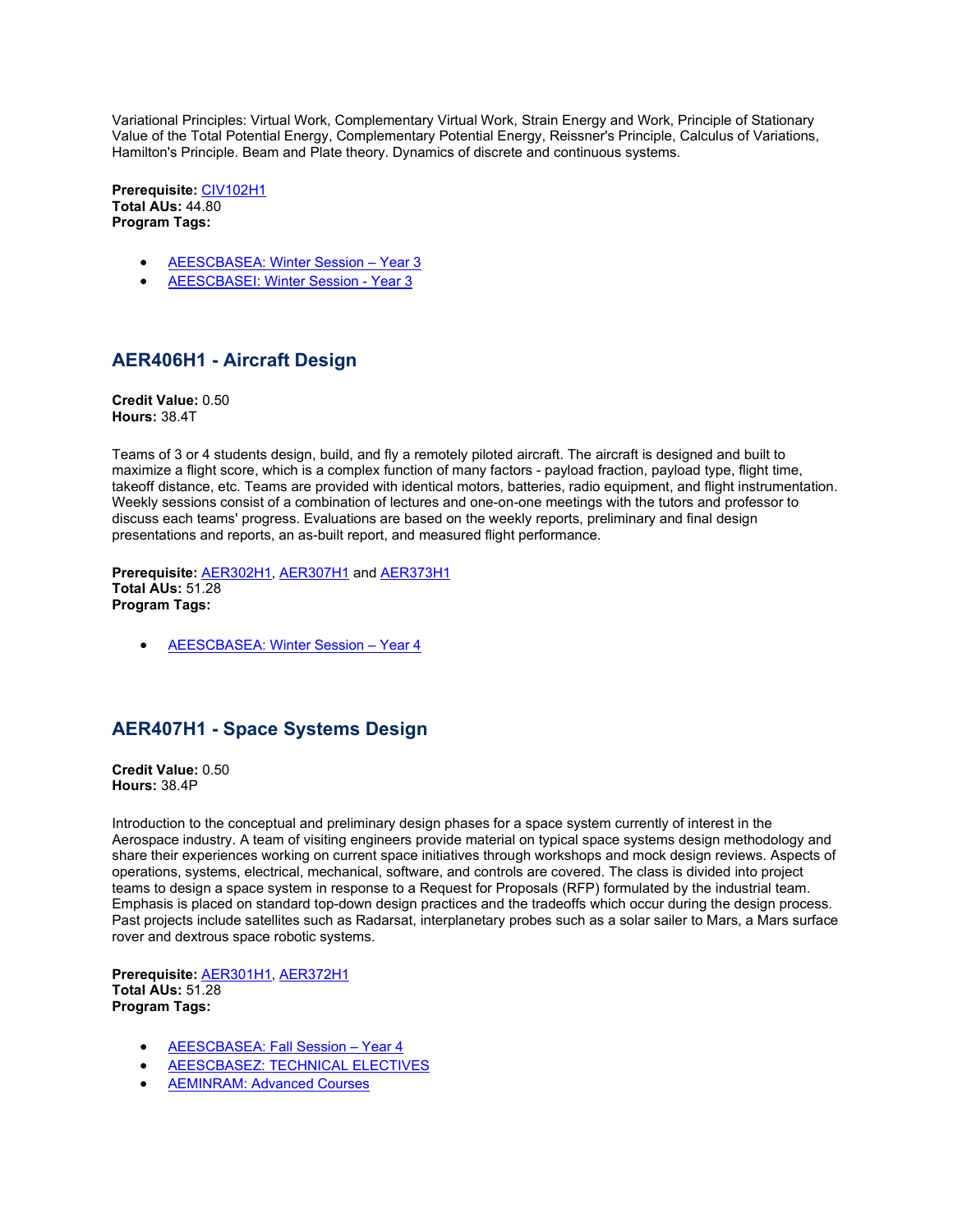### **AER501H1 - Computational Structural Mechanics and Design Optimization**

**Hours:** 38.4L/12.8T

Introduction to the Finite Element Method and Structural Optimization. Review of linear elasticity: stress, strain and material constitutive laws, Variational Principles. The Finite Element technique: problem formulation - methods of Ritz and Galerkin, element properties - C0 and C1 formulations, static and dynamic problems: applications to bar, beam, membrane and plate problems. Structural Optimization: Overview of problems, Optimal Design problem formulation, solution strategies - gradient search techniques, Sensitivity analysis for static and dynamic problems, Optimization problems using commercial finite element codes. Text: Shames & Dym, Energy and Finite Element Methods in Structural Mechanics.

**Prerequisite:** [AER373H1](https://engineering.calendar.utoronto.ca/course/AER373H1) **Total AUs:** 44.80 **Program Tags:**

• **AEESCBASEA: Fall Session - Year 4** 

#### **AER503H1 - Aeroelasticity**

**Credit Value:** 0.50 **Hours:** 38.4L/12.8T

Static aeroelastic phenomena are studied, including divergence of 2D sections and slender 3D wings, as well as control reversal of 3D wings. Various methods of solution are considered such as closed form, discrete element, and the Rayleigh-Ritz approach. A study of vibration and flutter of wings and control surfaces is presented with particular emphasis on those parameters that affect flutter speed. Classical, k, and p-k methods for flutter estimation are presented.

**Prerequisite:** [AER307H1](https://engineering.calendar.utoronto.ca/course/AER307H1) and [AER501H1](https://engineering.calendar.utoronto.ca/course/AER501H1) **Total AUs:** 44.80 **Program Tags:**

• [AEESCBASEA: Winter Session –](https://engineering.calendar.utoronto.ca/aerospace-engineering-aeescbasea) Year 4

### **AER506H1 - Spacecraft Dynamics and Control**

**Credit Value:** 0.50 **Hours:** 38.4L/12.8T

Planar "central force" motion; elliptical orbits; energy and the major diameter; speed in terms of position; angular momentum and the conic parameter; Kepler's laws. Applications to the solar system; applications to Earth satellites. Launch sequence; attaining orbit; plane changes; reaching final orbit; simple theory of satellite lifetime. Simple (planar) theory of atmospheric entry. Geostationary satellite; adjustment of perigee and apogee; east-west stationkeeping. Attitude motion equations for a torque-free rigid body; simple spins and their stability; effect of internal energy dissipation; axisymmetric spinning bodies. Spin-stabilized satellites; long-term effects; sample flight data. Dual-spin satellites; basic stability criteria; example-CTS. "active" attitude control; reaction wheels; momentum wheels; controlmoment gyros; simple attitude control systems.

**Prerequisite:** [AER301H1](https://engineering.calendar.utoronto.ca/course/AER301H1) and [AER372H1](https://engineering.calendar.utoronto.ca/course/AER372H1) **Total AUs:** 44.80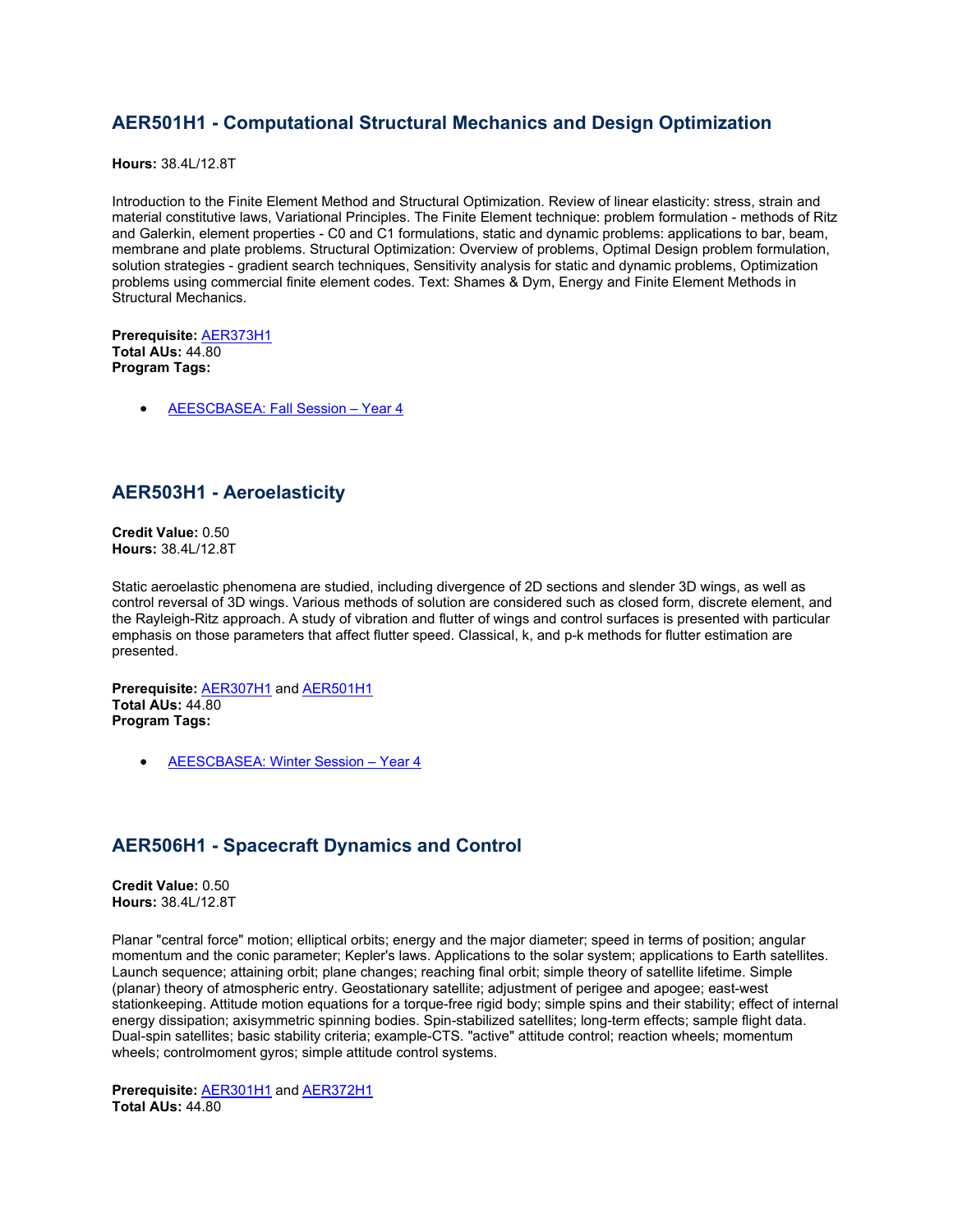#### **Program Tags:**

• [AEESCBASEA: Fall Session –](https://engineering.calendar.utoronto.ca/aerospace-engineering-aeescbasea) Year 4

### **AER507H1 - Introduction to Fusion Energy**

**Credit Value:** 0.50 **Hours:** 38.4L/12.8T

Nuclear reactions between light elements provide the energy source for the sun and stars. On earth, such reactions could form the basis of an essentially inexhaustible energy resource. In order for the fusion reactions to proceed at a rate suitable for the generation of electricity, the fuels (usually hydrogen) must be heated to temperatures near 100 million Kelvin. At these temperatures, the fuel will exist in the plasma state. This course will cover: (i) the basic physics of fusion, including reaction cross-sections, particle energy distributions, Lawson criterion and radiation balance, (ii) plasma properties including plasma waves, plasma transport, heating and stability, and (iii) fusion plasma confinement methods (magnetic and inertial). Topics will be related to current experimental research in the field.

**Total AUs:** 44.80 **Program Tags:**

- [AECERNUC: Courses](https://engineering.calendar.utoronto.ca/certificate-nuclear-engineering-aecernuc)
- **AEESCBASEA: Fall Session Year 4**
- [AEESCBASEJ: Fall Session –](https://engineering.calendar.utoronto.ca/energy-systems-engineering-aeescbasej) Year 4
- [AEESCBASEP: Group A Electives](https://engineering.calendar.utoronto.ca/engineering-physics-aeescbasep)
- [AEESCBASER: Technical Electives](https://engineering.calendar.utoronto.ca/electrical-and-computer-engineering-aeescbaser)
- [AEMINENR: Courses offered in the Fall](https://engineering.calendar.utoronto.ca/minor-sustainable-energy-aeminenr)

### **AER510H1 - Aerospace Propulsion**

**Credit Value:** 0.50 **Hours:** 38.4L/12.8T

Scope and history of jet and rocket propulsion; fundamentals of air-breathing and rocket propulsion; fluid mechanics and thermodynamics of propulsion including boundary layer mechanics and combustion; principles of aircraft jet engines, engine components and performance; principles of rocket propulsion, rocket performance, and chemical rockets; environmental impact of aircraft jet engines.

**Prerequisite:** [AER310H1](https://engineering.calendar.utoronto.ca/course/AER310H1) **Total AUs:** 44.80 **Program Tags:**

• [AEESCBASEA: Winter Session –](https://engineering.calendar.utoronto.ca/aerospace-engineering-aeescbasea) Year 4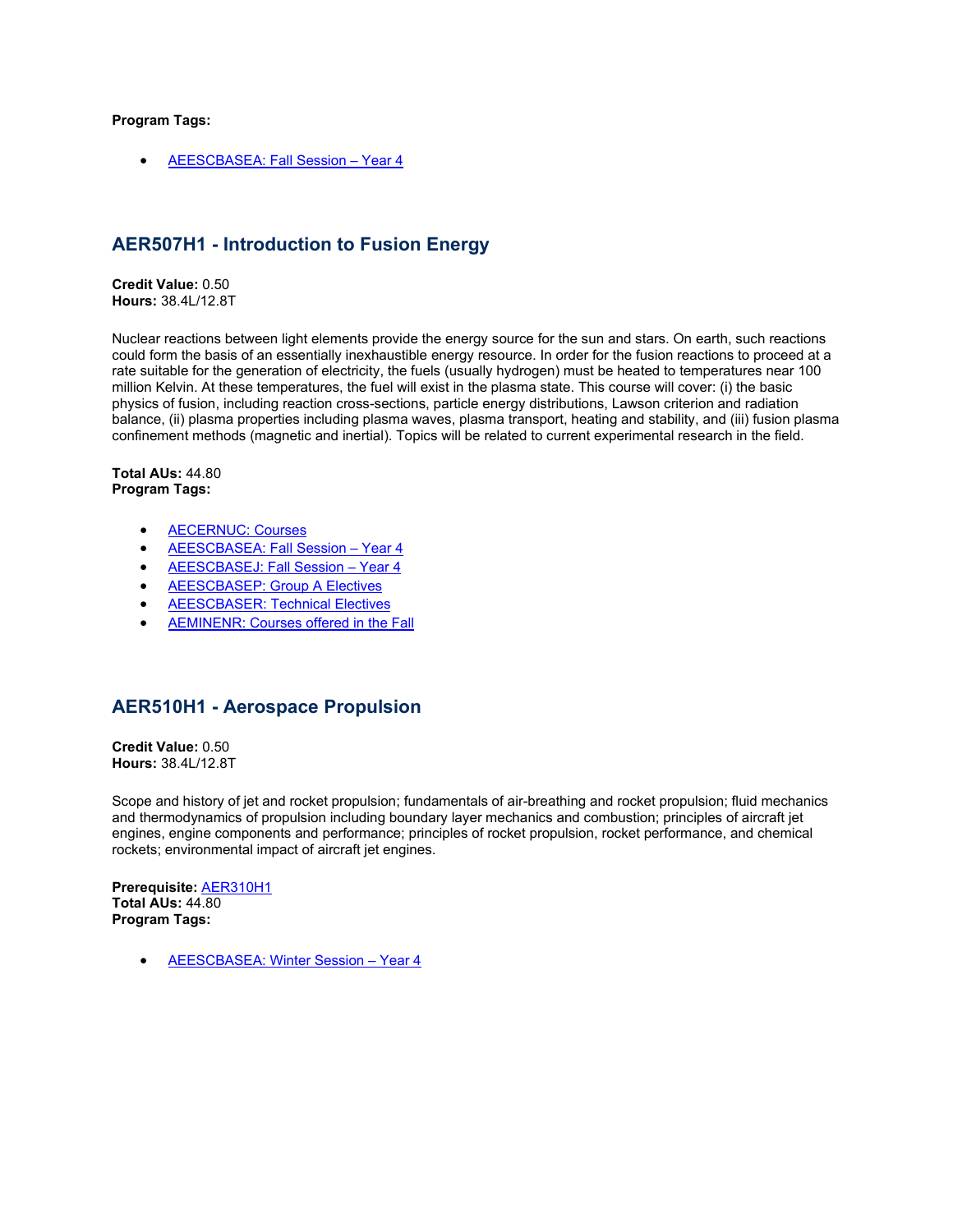### **AER515H1 - Combustion Processes**

**Credit Value:** 0.50 **Hours:** 38.4L/12.8T

Scope and history of combustion, and fossil fuels; thermodynamics and kinetics of combustion including heats of formation and reaction, adiabatic flame temperature, elementary and global reactions, equilibrium calculations of combustion products, and kinetics of pollutant formation mechanisms; propagation of laminar premixed flames and detonations, flammability limits, ignition and quenching; gaseous diffusion flames and droplet burning; introduction to combustion in practical devices such as rockets, gas turbines, reciprocating engines, and furnaces; environmental aspects of combustion.

**Prerequisite:** [CHE260H1](https://engineering.calendar.utoronto.ca/course/CHE260H1) **Exclusion:** [MIE516H1](https://engineering.calendar.utoronto.ca/course/MIE516H1) **Total AUs:** 44.80 **Program Tags:**

• [AEESCBASEA: Fall Session –](https://engineering.calendar.utoronto.ca/aerospace-engineering-aeescbasea) Year 4

#### **AER525H1 - Robotics**

**Credit Value:** 0.50 **Hours:** 38.4L/12.8T/19.2P

The course addresses fundamentals of analytical robotics as well as design and control of industrial robots and their instrumentation. Topics include forward, inverse, and differential kinematics, screw representation, statics, inverse and forward dynamics, motion and force control of robot manipulators, actuation schemes, task-based and workspace design, mobile manipulation, and sensors and instrumentation in robotic systems. A series of experiments in the Robotics Laboratory will illustrate the course subjects.

**Prerequisite:** [AER301H1](https://engineering.calendar.utoronto.ca/course/AER301H1) and [AER372H1](https://engineering.calendar.utoronto.ca/course/AER372H1) **Exclusion:** [ECE470H1](https://engineering.calendar.utoronto.ca/course/ECE470H1) **Total AUs:** 54.40 **Program Tags:**

- [AEESCBASEA: Fall Session –](https://engineering.calendar.utoronto.ca/aerospace-engineering-aeescbasea) Year 4
- [AEESCBASER: Technical Electives](https://engineering.calendar.utoronto.ca/electrical-and-computer-engineering-aeescbaser)
- [AEMECBASC: Fall Session -](https://engineering.calendar.utoronto.ca/mechanical-engineering-aemecbasc) Year 4
- [AEMINADVM: Advanced Courses](https://engineering.calendar.utoronto.ca/minor-advanced-manufacturing-aeminadvm)

#### **ESC194H1 - Calculus I**

**Credit Value:** 0.50 **Hours:** 38.4L/12.8T

Topics include: theory and applications of differential and integral calculus, limits, basic theorems and elementary functions. An introduction to differential equations is also included.

**Total AUs:** 44.80 **Program Tags:**

• [AEESCBASE: Fall Session -](https://engineering.calendar.utoronto.ca/undergraduate-program-engineering-science-aeescbase) Year 1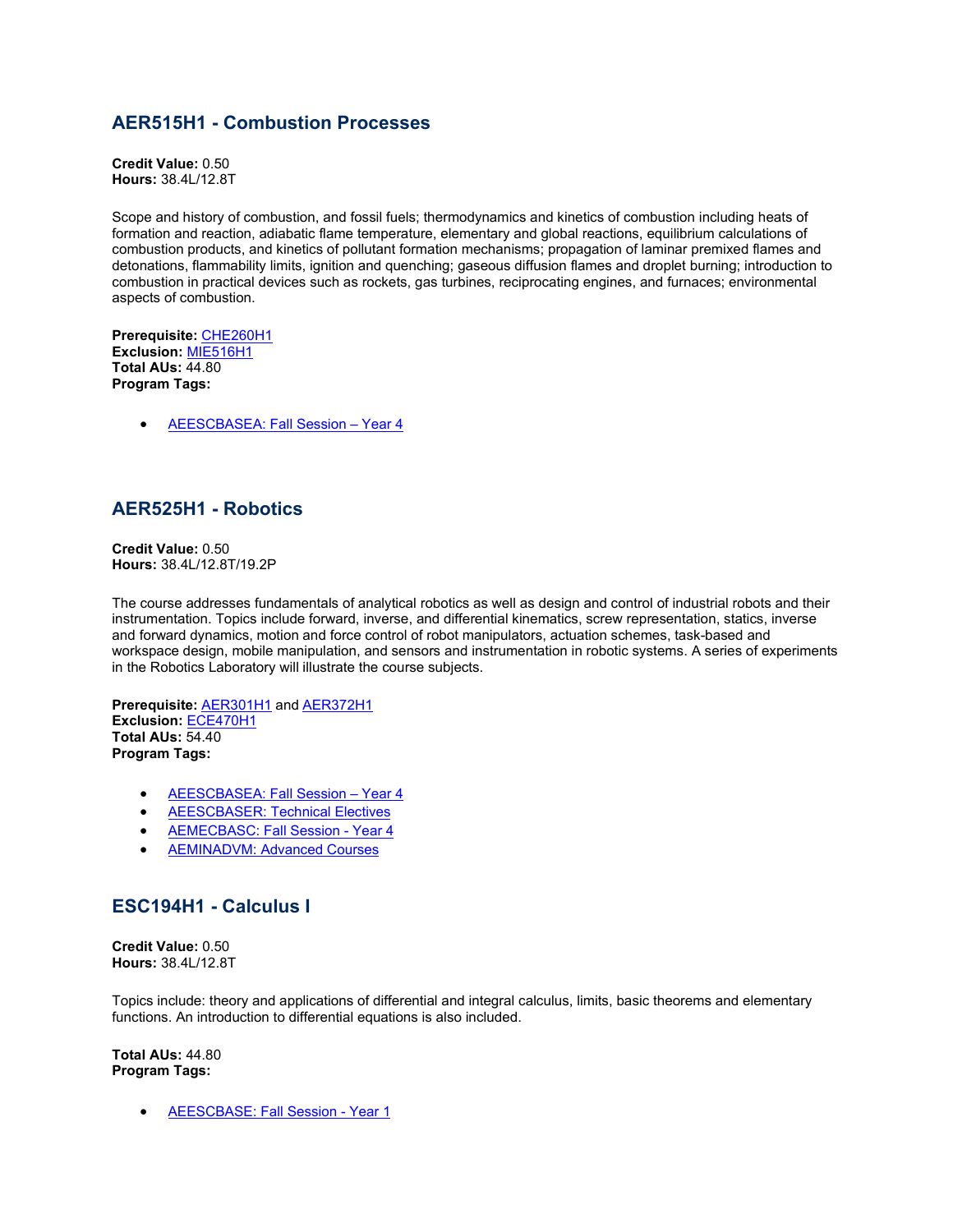### **ESC195H1 - Calculus II**

**Credit Value:** 0.50 **Hours:** 38.4L/12.8T

Topics include: techniques of integration, improper integrals, sequences, series, Taylor's theorem, as well as an introduction to vector functions, functions of several variables, partial derivatives and the optimization of multivariable functions.

**Prerequisite:** [ESC194H1](https://engineering.calendar.utoronto.ca/course/ESC194H1) **Exclusion:** [MAT187H1/](https://engineering.calendar.utoronto.ca/course/MAT187H1)[APS163H1](https://engineering.calendar.utoronto.ca/course/APS163H1) **Total AUs:** 44.80 **Program Tags:**

• **[AEESCBASE: Winter Session -](https://engineering.calendar.utoronto.ca/undergraduate-program-engineering-science-aeescbase) Year 1** 

### **ESC384H1 - Partial Differential Equations**

**Credit Value:** 0.50 **Hours:** 38.4L/12.8T

Introduces techniques to analyze and solve partial differential equations (PDEs). Concepts covered include Fourier series, Sturm-Liouville theory, separation of variables, fundamental solutions, Green's functions, method of characteristics, and numerical methods. Applications are in model PDEs in continuum mechanics: heat, Laplace's, wave, and transport equations.

**Prerequisite:** [MAT290H1](https://engineering.calendar.utoronto.ca/course/MAT290H1)[/MAT292H1](https://engineering.calendar.utoronto.ca/course/MAT292H1) **Total AUs:** 44.80 **Program Tags:**

- AECPEBASC: Fall Term Year 3 or 4
- AEELEBASC: Fall Term Year 3 or 4
- **AEESCBASEA: Fall Session Year 3**
- [AEESCBASEF: Fall Session –](https://engineering.calendar.utoronto.ca/engineering-mathematics-statistics-finance-aeescbasef) Year 3
- **[AEESCBASEP: Fall Session](https://engineering.calendar.utoronto.ca/engineering-physics-aeescbasep) Year 3**
- [AEESCBASEP: Group A Electives](https://engineering.calendar.utoronto.ca/engineering-physics-aeescbasep)
- [AEESCBASER: Technical Electives](https://engineering.calendar.utoronto.ca/electrical-and-computer-engineering-aeescbaser)
- [AEESCBASET: Technical Electives](https://engineering.calendar.utoronto.ca/biomedical-systems-engineering-aeescbaset)
- [AEESCBASEZ: TECHNICAL ELECTIVES](https://engineering.calendar.utoronto.ca/robotics-engineering-aeescbasez)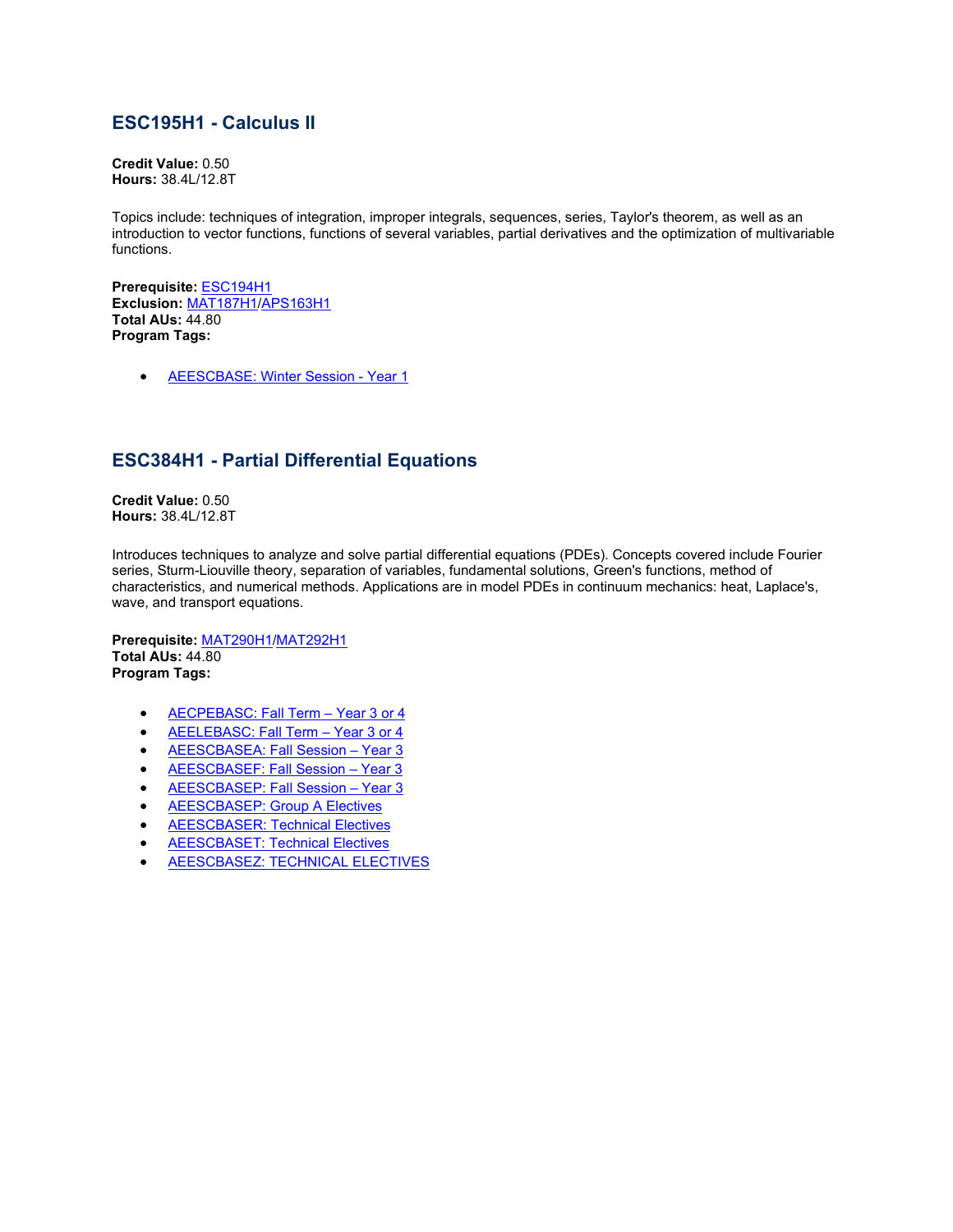### **ROB301H1 - Introduction to Robotics**

**Credit Value:** 0.50 **Hours:** 38.4L/12.8T/19.2P

The course is intended to provide an introduction and a very interdisciplinary experience to robotics. The structure of the course is modular and reflects the perception-control-action paradigm of robotics. The course, however, aims for breadth, covering an introduction to the key aspects of general robotic systems, rather than depth, which is available in later more advanced courses. Applications addressed include robotics in space, autonomous terrestrial exploration, biomedical applications such as surgery and assistive robots, and personal robotics. The course culminates in a hardware project centered on robot integration.

**Prerequisite:** [ESC204H1](https://engineering.calendar.utoronto.ca/course/ESC204H1) **Total AUs:** 54.40 **Program Tags:**

• [AEESCBASEZ: Fall Session –](https://engineering.calendar.utoronto.ca/robotics-engineering-aeescbasez) Year 3

### **ROB310H1 - Mathematics for Robotics**

**Credit Value:** 0.50 **Hours:** 38.4L/12.8T

The course addresses advanced mathematical concepts particularly relevant for robotics. The mathematical tools covered in this course are fundamental for understanding, analyzing, and designing robotics algorithms that solve tasks such as robot path planning, robot vision, robot control and robot learning. Topics include complex analysis, optimization techniques, signals and filtering, advanced probability theory, and numerical methods. Concepts will be studied in a mathematically rigorous way but will be motivated with robotics examples throughout the course.

**Prerequisite:** [MAT185H1,](https://engineering.calendar.utoronto.ca/course/MAT185H1) [MAT292H1](https://engineering.calendar.utoronto.ca/course/MAT292H1) **Recommended Preparation:** [ESC103H1,](https://engineering.calendar.utoronto.ca/course/ESC103H1) [ECE286H1](https://engineering.calendar.utoronto.ca/course/ECE286H1) **Total AUs:** 44.80 **Program Tags:**

- [AEESCBASEA: Fall Session –](https://engineering.calendar.utoronto.ca/aerospace-engineering-aeescbasea) Year 3
- [AEESCBASEZ: Fall Session –](https://engineering.calendar.utoronto.ca/robotics-engineering-aeescbasez) Year 3
- **[AEMINRAM: Introductory Courses](https://engineering.calendar.utoronto.ca/minor-robotics-and-mechatronics-aeminram)**

#### **ROB311H1 - Artificial Intelligence**

**Credit Value:** 0.50 **Hours:** 38.4L/12.8T

An introduction to the fundamental principles of artificial intelligence from a mathematical perspective. The course will trace the historical development of AI and describe key results in the field. Topics include the philosophy of AI, search methods in problem solving, knowledge representation and reasoning, logic, planning, and learning paradigms. A portion of the course will focus on ethical AI, embodied AI, and on the quest for artificial general intelligence.

**Prerequisite:** Prerequisite: [ECE286H1/](https://engineering.calendar.utoronto.ca/course/ECE286H1)[ECE302H1](https://engineering.calendar.utoronto.ca/course/ECE302H1) and [ECE345H1](https://engineering.calendar.utoronto.ca/course/ECE345H1)[/ECE358H1/](https://engineering.calendar.utoronto.ca/course/ECE358H1)[CSC263H1](https://engineering.calendar.utoronto.ca/course/CSC263H1) **Total AUs:** 44.80 **Program Tags:**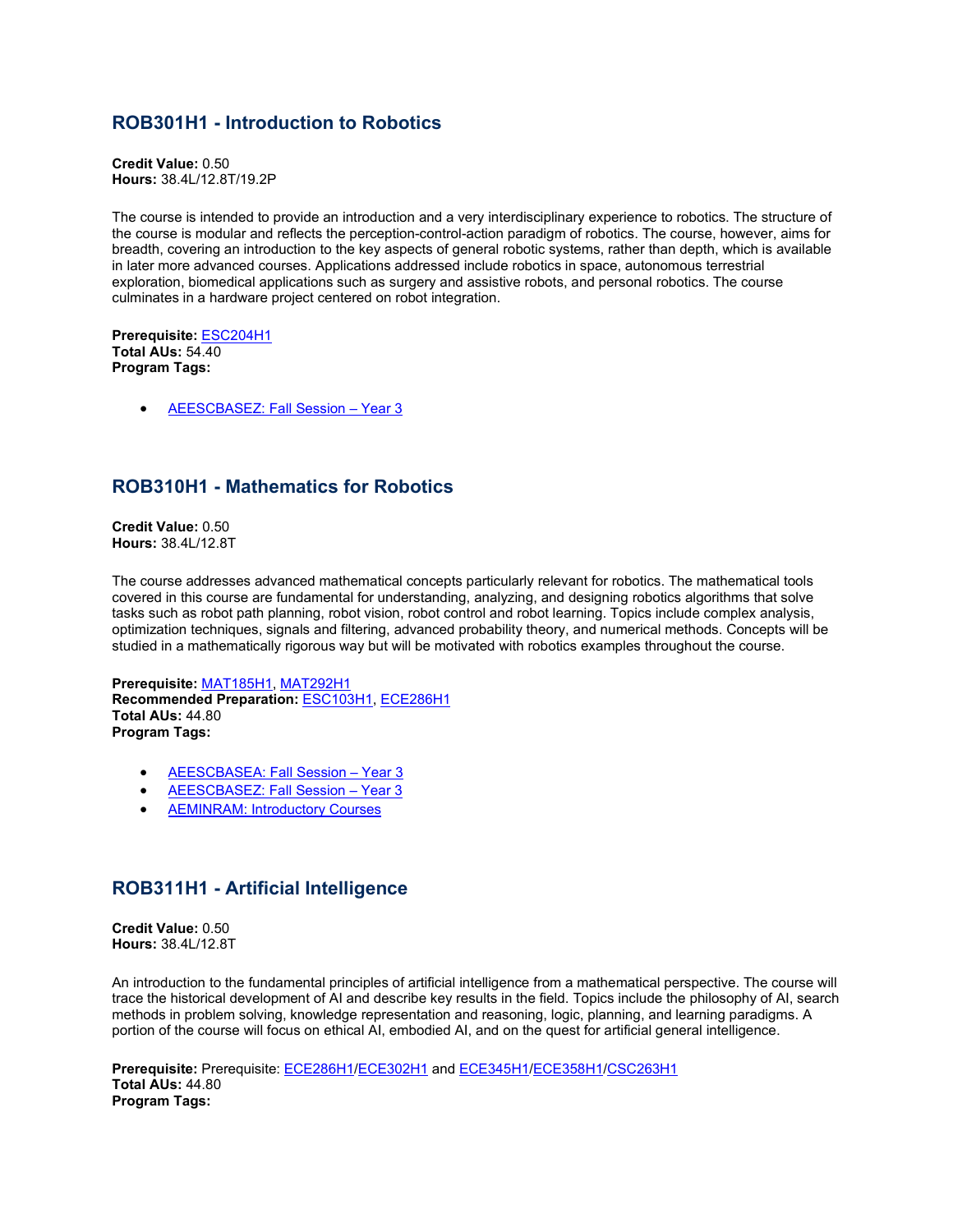- AECERAIEN: Courses
- [AEESCBASEL: Winter](https://engineering.calendar.utoronto.ca/certificate-artificial-intelligence-engineering-aeceraien) [Session](https://engineering.calendar.utoronto.ca/machine-intelligence-aeescbasel) Year 3
- [AEMINAIEN: Fall Session -](https://engineering.calendar.utoronto.ca/minor-artificial-intelligence-engineering-aeminaien) Year 1
- [AEMINRAM: Winter Courses](https://engineering.calendar.utoronto.ca/minor-robotics-and-mechatronics-aeminram)

## **ROB313H1 - Introduction to Learning from Data**

**Credit Value:** 0.50 **Hours:** 38.4L/25.6T

This course will introduce students to the topic of machine learning, which is key to the design of intelligent systems and gaining actionable insights from datasets that arise in computational science and engineering. The course will cover the theoretical foundations of this topic as well as computational aspects of algorithms for unsupervised and supervised learning. The topics to be covered include: The learning problem, clustering and k-means, principal component analysis, linear regression and classification, generalized linear models, bias-variance tradeoff, regularization methods, maximum likelihood estimation, kernel methods, the representer theorem, radial basis functions, support vector machines for regression and classification, an introduction to the theory of generalization, feedforward neural networks, stochastic gradient descent, ensemble learning, model selection and validation.

**Prerequisite:** [ECE286H1,](https://engineering.calendar.utoronto.ca/course/ECE286H1) [MAT185H1,](https://engineering.calendar.utoronto.ca/course/MAT185H1) [MAT195H1,](https://engineering.calendar.utoronto.ca/course/MAT195H1) [CSC263H1](https://engineering.calendar.utoronto.ca/course/CSC263H1)[/ECE358H1](https://engineering.calendar.utoronto.ca/course/ECE358H1) **Exclusion:** [ECE421H1,](https://engineering.calendar.utoronto.ca/course/ECE421H1) [CSC411H1,](https://engineering.calendar.utoronto.ca/course/CSC411H1) [STA314H1](https://engineering.calendar.utoronto.ca/course/STA314H1) **Total AUs:** 51.20 **Program Tags:**

- [AECERAIEN: Courses](https://engineering.calendar.utoronto.ca/certificate-artificial-intelligence-engineering-aeceraien)
- [AEESCBASEZ: Winter Session –](https://engineering.calendar.utoronto.ca/robotics-engineering-aeescbasez) Year 3
- [AEMINAIEN: Fall Session -](https://engineering.calendar.utoronto.ca/minor-artificial-intelligence-engineering-aeminaien) Year 1
- AEMINRAM: [Winter Courses](https://engineering.calendar.utoronto.ca/minor-robotics-and-mechatronics-aeminram)

#### **ROB498H1 - Robotics Capstone Design**

**Credit Value:** 0.50 **Hours:** 64T

The Robotics Capstone Design course is structured to provide students with an opportunity to integrate and apply the technical knowledge gained throughout their degree program toward the solution of a challenging real-world robotics problem. During the half-year course, students work in small teams and have considerable freedom to explore the design space while developing a complete robotic hardware and software system. The challenge task incorporates all aspects of the "sense-plan-act" robot design paradigm, with designs assessed based on engineering quality and performance relative to a series of benchmarks. In addition, each student completes a critical reflection on their team's performance and the evolution of their experience with design during their undergraduate program. Students are supported by a teaching team comprised of domain experts.

**Total AUs:** 51.20 **Program Tags:**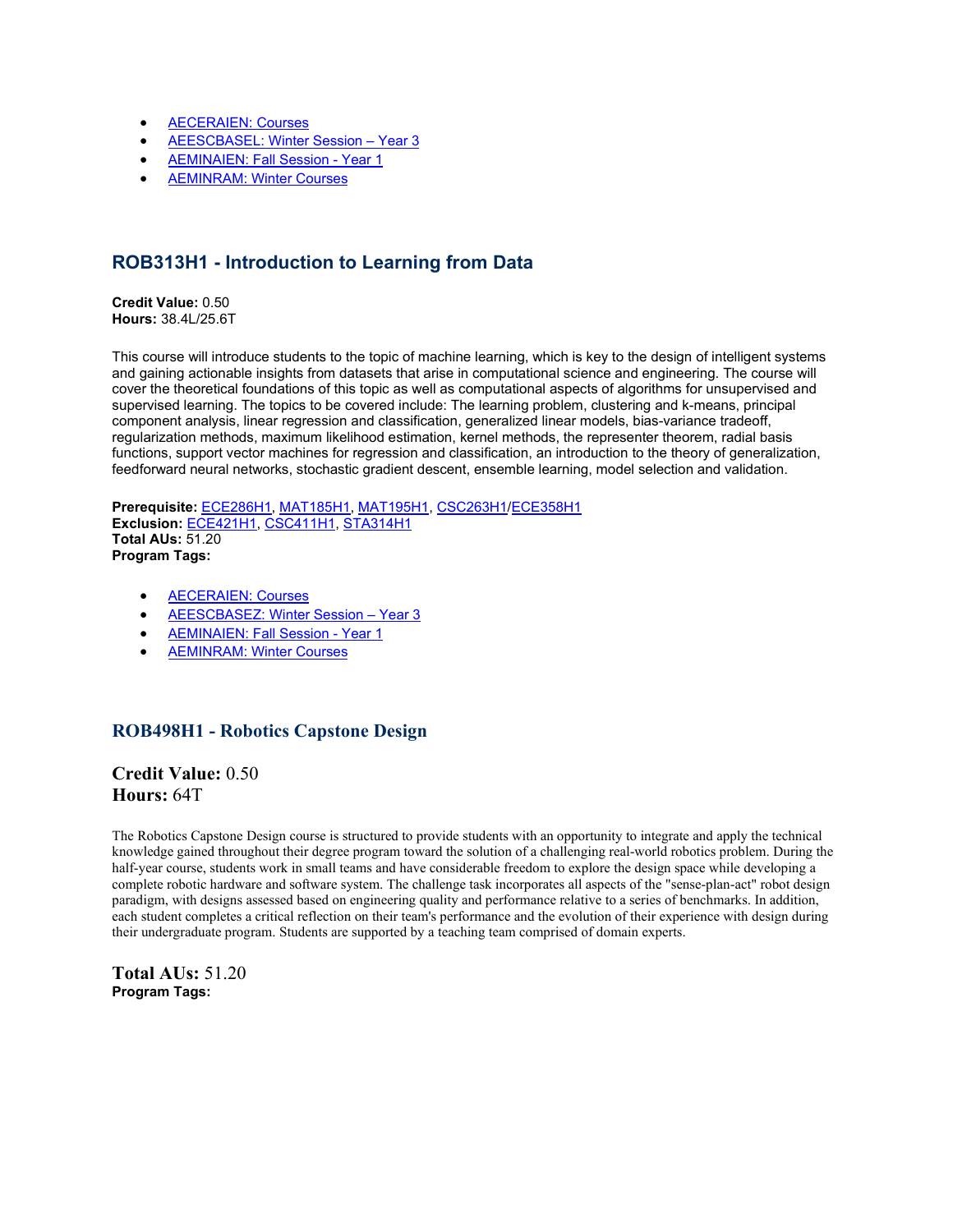## **ROB501H1 - Computer Vision for Robotics**

**Credit Value:** 0.50 **Hours:** 38.4L/12.8T

An introduction to aspects of computer vision specifically relevant to robotics applications. Topics include the geometry of image formation, basic image processing operations, camera models and calibration methods, image feature detection and matching, stereo vision, structure from motion and 3D reconstruction. Discussion of moving object identification and tracking as time permits.

**Prerequisite:** [ROB301H1/](https://engineering.calendar.utoronto.ca/course/ROB301H1)[ECE324H1](https://engineering.calendar.utoronto.ca/course/ECE324H1) **Exclusion:** [CSC420H1](https://engineering.calendar.utoronto.ca/course/CSC420H1) **Recommended Preparation:** [CSC263H1](https://engineering.calendar.utoronto.ca/course/CSC263H1) **Total AUs:** 44.80 **Program Tags:**

- [AEESCBASEL: Technical Electives](https://engineering.calendar.utoronto.ca/machine-intelligence-aeescbasel)
- [AEESCBASEZ: Fall Session –](https://engineering.calendar.utoronto.ca/robotics-engineering-aeescbasez) Year 4
- [AEMINAIEN: Fall Session -](https://engineering.calendar.utoronto.ca/minor-artificial-intelligence-engineering-aeminaien) Year 1

### **ROB521H1 - Mobile Robotics and Perception**

**Credit Value:** 0.50 **Hours:** 38.4L/12.8T/19.2P

The course addresses fundamentals of mobile robotics and sensor-based perception for applications such as space exploration, search and rescue, mining, self-driving cars, unmanned aerial vehicles, autonomous underwater vehicles, etc. Topics include sensors and their principles, state estimation, computer vision, control architectures, localization, mapping, planning, path tracking, and software frameworks. Laboratories will be conducted using both simulations and hardware kits.

**Prerequisite:** [ROB310H1,](https://engineering.calendar.utoronto.ca/course/ROB310H1) [AER372H1](https://engineering.calendar.utoronto.ca/course/AER372H1) **Total AUs:** 54.40 **Program Tags:**

- [AEESCBASEA: Winter Session –](https://engineering.calendar.utoronto.ca/aerospace-engineering-aeescbasea) Year 4
- [AEESCBASER: Technical Electives](https://engineering.calendar.utoronto.ca/electrical-and-computer-engineering-aeescbaser)
- AEESCBASEZ: Winter Session Year 4
- [AEMINRAM: Winter Courses](https://engineering.calendar.utoronto.ca/minor-robotics-and-mechatronics-aeminram)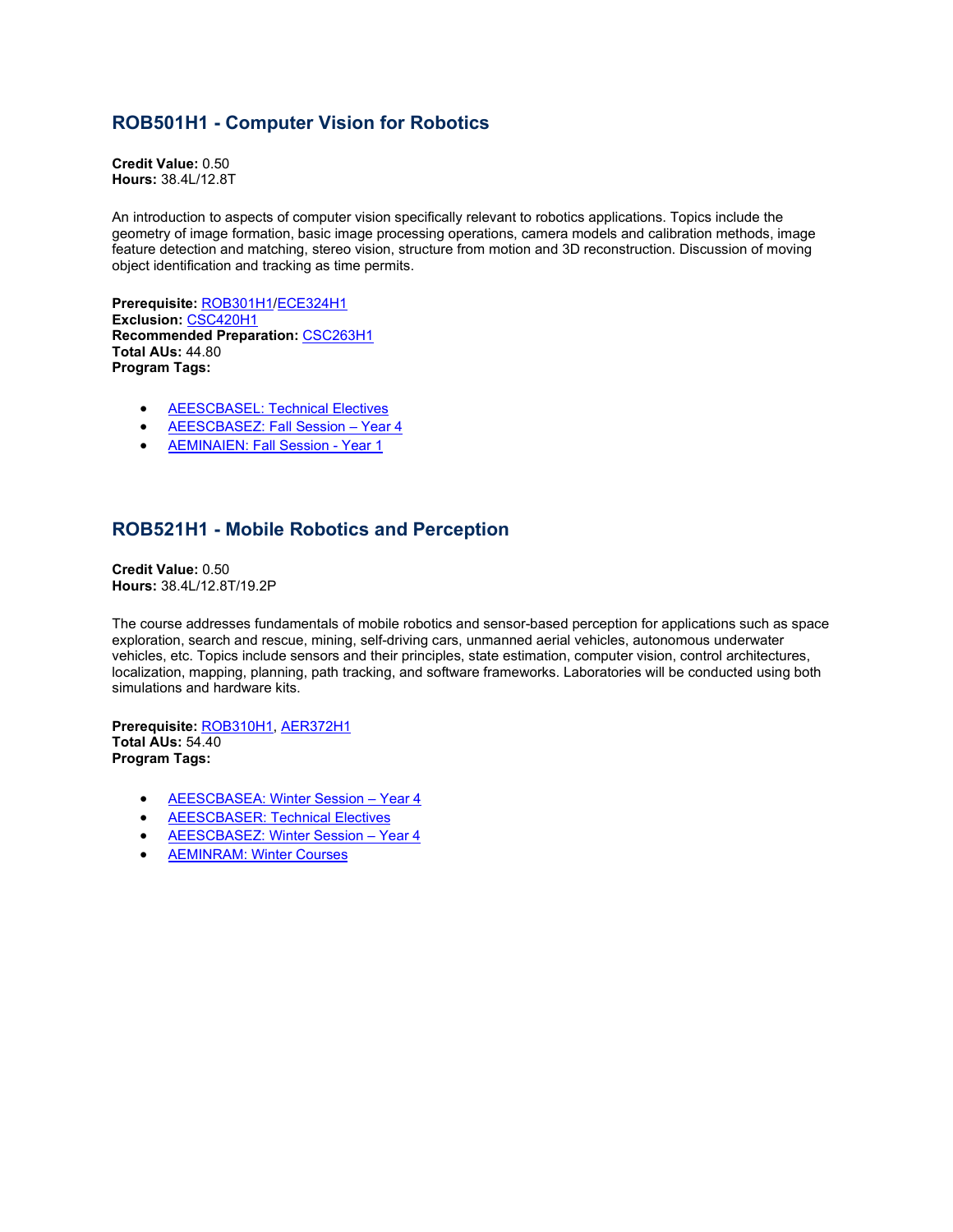## **Aerospace and Robotics Graduate Course Descriptions for 2021-22 TA Positions**

#### **AER 1202H Advanced Flight Dynamics**

Introduction to the dynamics of aircraft. Topics considered include derivation of equations of motion; small perturbation methods; stability derivative estimation; longitudinal and lateral static stability and dynamic stability; response to control input(open-loop control); and closed-loop flight control system design.

#### **AER 1216H Fundamentals of UAVs**

Unpiloted aircraft, known as UAVs, drones or aerial robots, are very quickly becoming a major sector of the aerospace industry. They are increasingly used in aerial photography, inspection of infrastructure, delivery of small packages and other applications requiring inexpensive and flexible flight. The basic physical, scientific and engineering principles necessary to design a remote-controlled fixed-wing or quad-rotor UAV are explained in this course. These include aerodynamics, propulsion, structures and control. A key part of this course will be a group project to create a detailed design of a UAV that is capable of performing a specific function.

#### **AER 1217H Development of Autonomous UAS**

This course is the second part of the CARRE core courses, following AER1216: Fundamentals of UAVs, which covers the fundamental principles related to UAV design: structures, aerodynamics and control. AER1216 is the prerequisite of this course, unless approved by the instructor. In AER 1217, the focus is placed on the development of unmanned aerial systems (UAS), with the theme of autonomy in navigation and control, as well as flight performance analysis and evaluation.

The course curriculum will be delivered in both lectures and development projects, including flight tests. The contents include: quadrotor or fixed-wing UAV dynamics and control; sensing and estimation for UAVs; navigation and path planning; instrumentation and sensor payloads; computer vision. A development project will be given to students who will use the UAV platform to design an autonomous system to accomplish a specific flying mission, to be demonstrated by flight experiments.

#### **Prerequisite:**

AER 1216H "Fundamentals of UAVs" or equivalent with permission of the instructor

#### **AER 1303H Advanced Fluid Mechanics**

This course is intended to be a first graduate-level course in fluid mechanics, and assumes that students have had at least one introductory fluid mechanics course at the undergraduate level. The course starts with a review of vectors, tensors and related theorems; flow kinematics; derivations of the differential forms of the governing equations of fluid motion. Then the following subjects are covered: exact solutions (solutions with parallel boundaries, solutions with circular symmetry, pulsating flows, stagnation-point flows, etc); special forms of governing equations (Kelvin's theorem, vorticity transport theorem, equations for inviscid flow (Euler); and boundary layer theory (boundary layer equations, boundary layer on a flat plate: Blasius solution, approximate solutions, effect of pressure gradient, separation, perturbation techniques, stability of boundary layers, etc.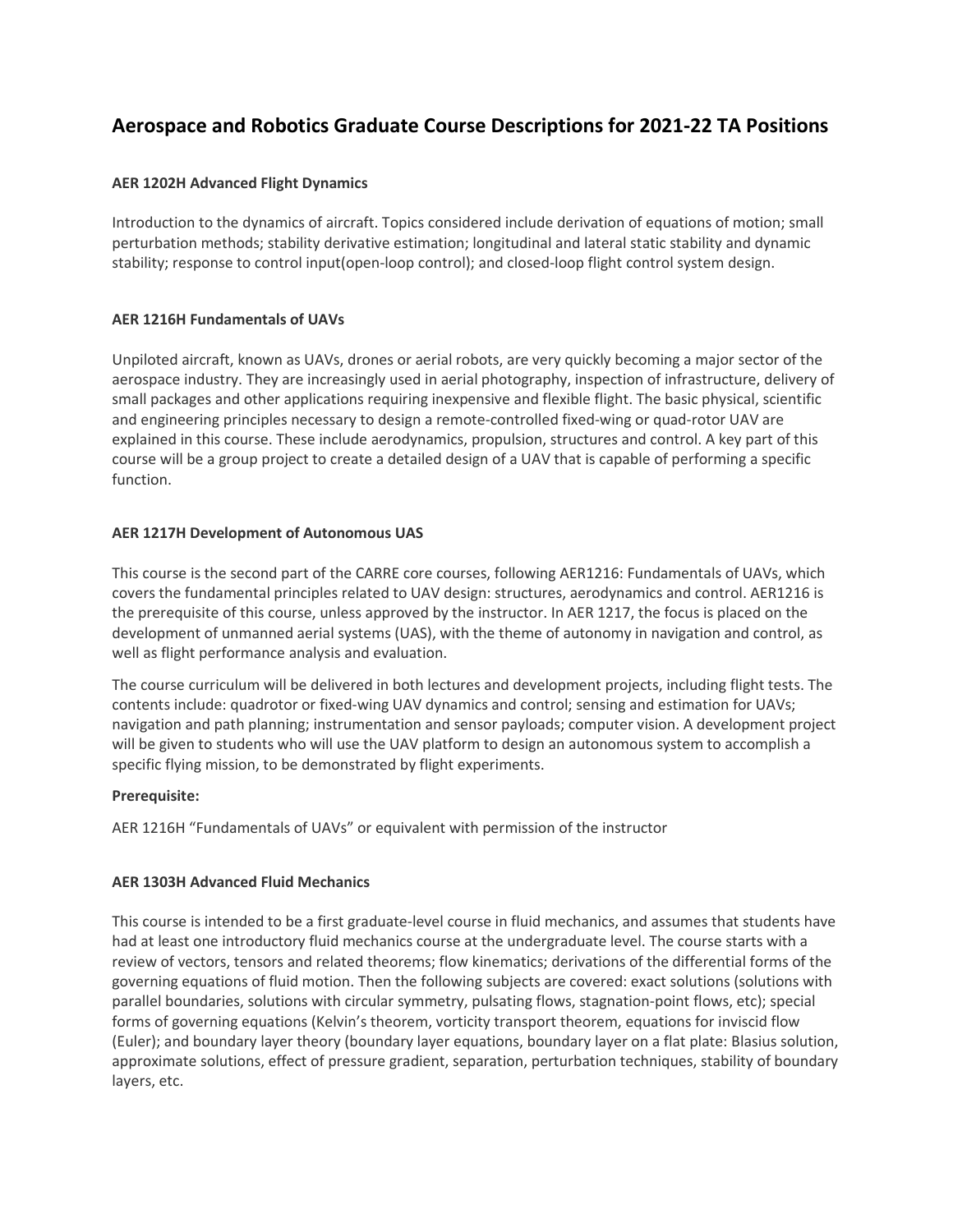#### **AER 1304H Fundamentals of Combustion**

This course starts with a review of chemical thermodynamics, statistical mechanics, equilibrium chemistry, chemical kinetics, and conservation equations. Then, the following subjects are covered: chemical and dynamic structure of laminar premixed, diffusion, and partially premixed flames; turbulent premixed combustion; turbulent diffusive combustion in one and two-phase flows; aerodynamics and stabilization of flames; ignition, extinction and combustion instabilities; non-intrusive combustion diagnostics and flame spectroscopy.

#### **AER 1316H Fundamentals of Computational Fluid Dynamics**

This course presents the fundamentals of numerical methods for inviscid and viscous flows. The following topics are covered: finite-difference and finite-volume approximations, structured and unstructured grids, the semidiscrete approach to the solution of partial differential equations, time-marching methods for ordinary differential equations, stability of linear systems, approximate factorization, flux-vector splitting, boundary conditions, relaxation methods, and multigrid.

#### **AER 1403H Advanced Aerospace Structures**

This course will provide instruction in three areas crucial to aerospace structural design: fiber composite materials, thin walled structures, and finite element methods. All three will be taught in a manner such that their interrelation is made clear. The course will begin with a composite materials, their mechanics and application. General theories of shells and thin walled structures, which are essential to aircraft design, will next be discussed. Finally, finite element methods of use in modelling aircraft structures and composites will be described. No specific background in any of these three topics is required, but a good knowledge of solid and structural mechanics will be assumed.

#### **AER 1410H Topology Optimization**

Topology optimization is a relatively new method for the computational design of structures that enables optimal structural design beyond traditional size and shape optimization. Specifically, topology optimization identifies where to put material and where to put holes within the design domain. This course will examine the background to topology optimization, the theory and algorithms necessary to build a topology optimization code, and the two main approaches to topology optimization. At the conclusion of the course, students will be able to program a basic topology optimization code and use a common commercial software package.

#### **AER 1415H Computational Optimization**

This is an introductory graduate-level course on computational optimization and it is assumed that students have had undergraduate level training in multivariable calculus, linear algebra and MATLAB programming. The topics to be covered in this course include: formulation of optimization problems, non-gradient and stochastic search techniques, gradient-based optimization algorithms for unconstrained and constrained problems, numerical methods for sensitivity analysis, surrogate modeling, surrogate-assisted optimization frameworks, applications of optimization algorithms to design, parameter estimation and control.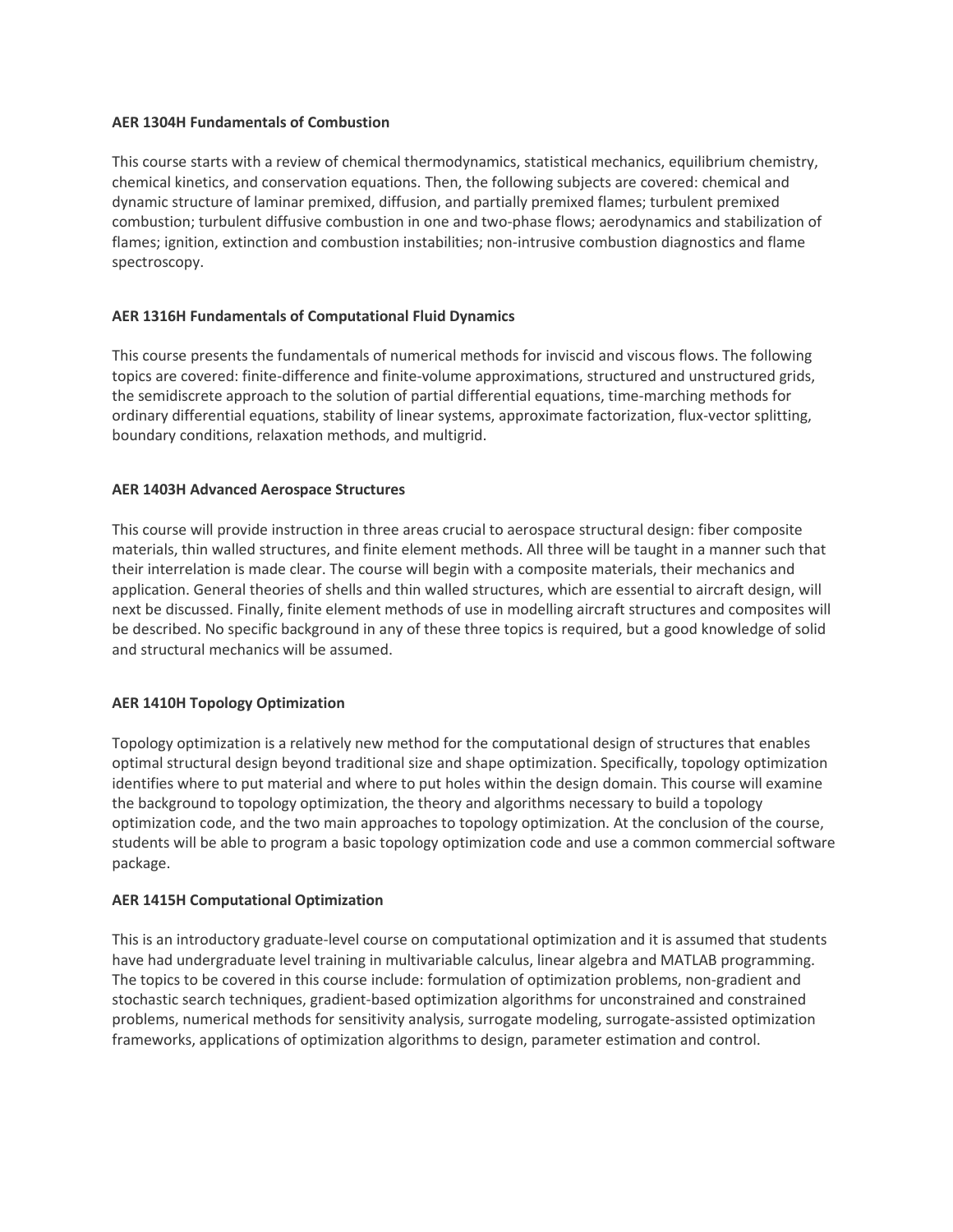#### **AER 1513H State Estimation for Aerospace Vehicles**

This course introduces the fundamentals of state estimation for aerospace vehicles. Knowing the state (e.g., position, orientation, velocity) of a vehicle is a basic problem faced by both manned and autonomous systems. State estimation is relevant to aircraft, satellites, rockets, landers, and rovers. This course teaches some of the classic techniques used in estimation including least squares and Kalman filtering. It also examines some cutting edge techniques for nonlinear systems including unscented Kalman filtering and particle filtering. Emphasis is placed on the ability to carry out state estimation for vehicles in threedimensional space, which is complicated by vehicle attitude and often handled incorrectly. Students will have a chance to work with datasets from real sensors in assignments and will apply the principles of the course to a project of their choosing.

#### **AER 1515H Perception for Robotics**

This course presents the fundamentals of robotic perception based on a foundation of probability, statistics and information theory. Common sensor types and their probabilistic modeling are surveyed, including computer vision, Lidar, radar, GNSS/INS and odometry. Methods for feature extraction, description & matching, direct photometric and point cloud registration, outlier rejection are presented in the context of a robotic localization and mapping front end. Object detection and tracking, semantic segmentation and prior maps are fused to form a complete perceptual view of dynamic environments for a wide range of robotic applications.

#### **AER 1516H Motion Planning**

A rigorous mathematical study of the motion planning problem for aerial, ground, and mobile manipulator robot platforms and for multi-robot systems. Geometric representations and the robot configuration space. Sampling-based motion planning. Feedback motion planning in continuous spaces. Planning under sensor uncertainty and with differential constraints.Course project involving the implementation of modern planning algorithms in simulation and (potentially) on a real mobile manipulator.

#### **AER 1517H Control for Robotics**

This course presents optimal, adaptive and learning control principles from the perspective of robotics applications. Working from the Hamilton-Jacobi-Bellman formulation, optimal control methods for aerial and ground robots are developed. Real world challenges such as disturbances, state estimation errors and model errors are addressed and adaptive and reinforcement learning approaches are derived to address these challenges. Course project involves simulated control of an aerial vehicle, with aerodynamic models and wind disturbances.

#### **AER 1604H Air Accident Investigation**

This course will provide students with an introduction to the methods, processes and technologies of air accident investigation: what happens after there is an incident or accident involving airplanes in Canada. The course will begin by explaining what happens at the site of an air accident, and will then provide a concrete demonstration by creating a mock air accident using real aircraft wreckage. Students will use their observations of the accident site and other information that they acquire or derive to understand and report